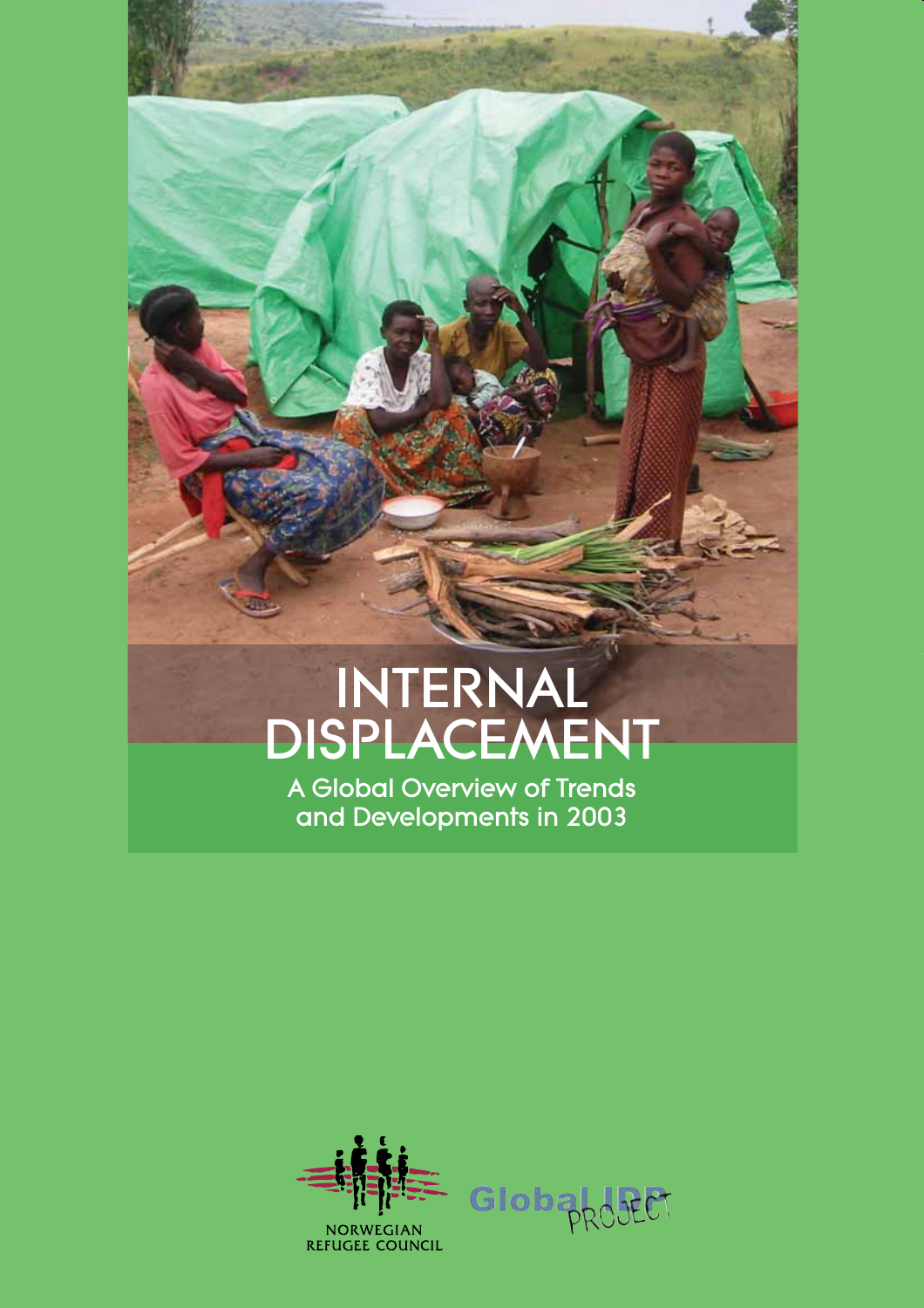# World map of internal displacement



Countries affected by internal displacement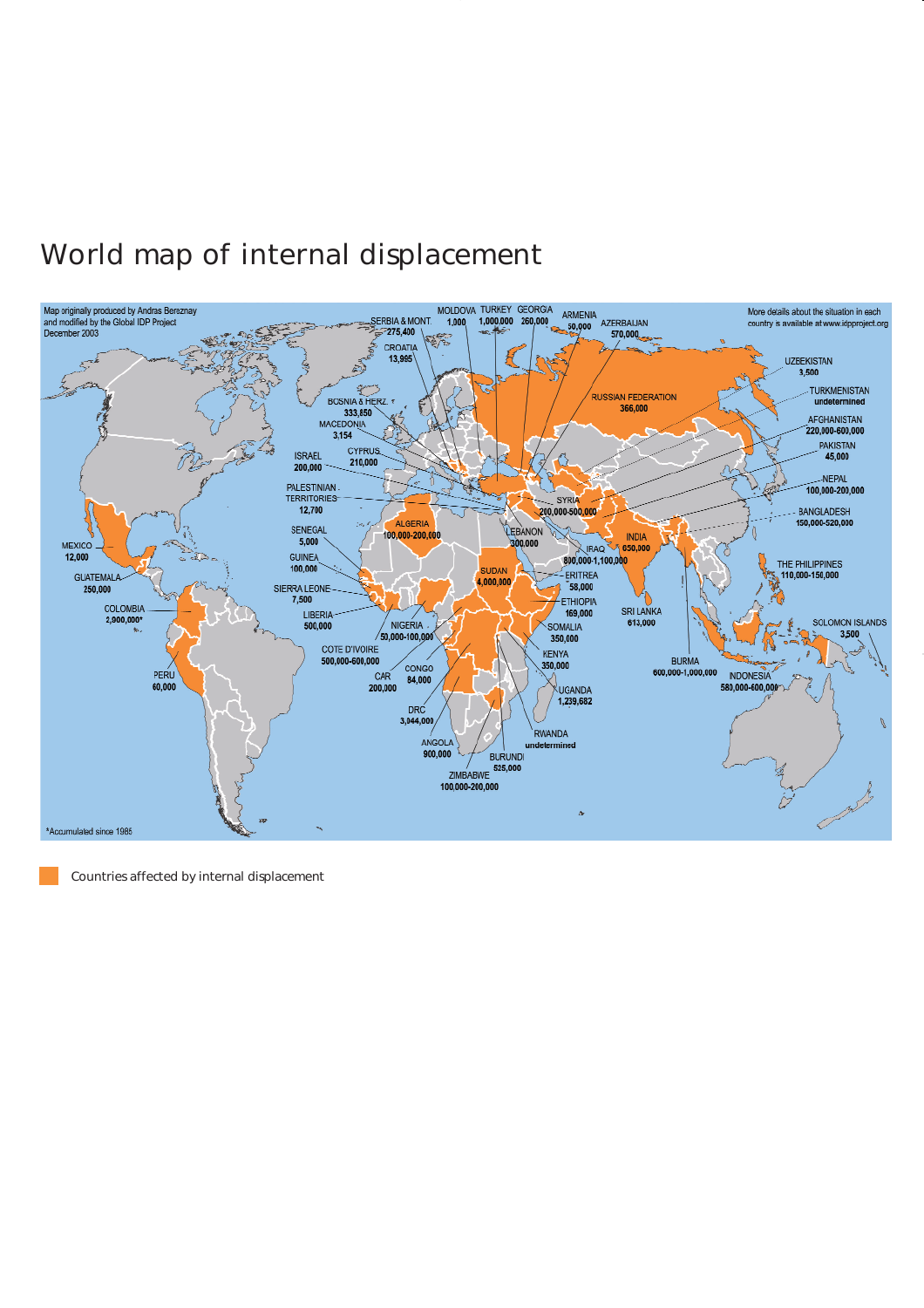# **Internal Displacement: A Global Overview of Trends and Developments in 2003**

**Geneva, February 2004**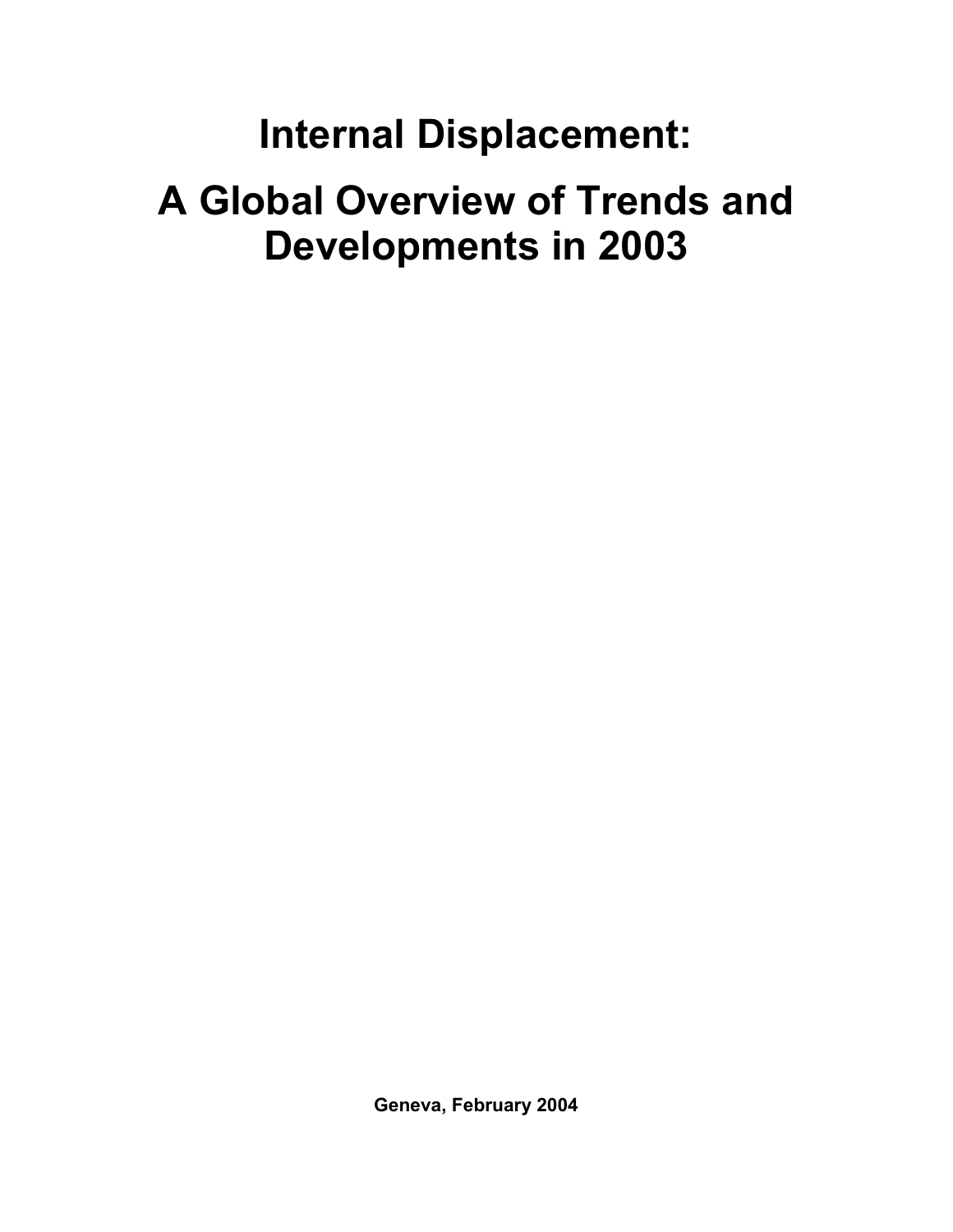## **The Global IDP Project**

The Global IDP Project, established by the Norwegian Refugee Council at the request of the United Nations, monitors conflict-induced internal displacement worldwide.

The Geneva-based Project runs an online database providing comprehensive and regularly updated information and analysis on internal displacement in over 50 countries.

This global and regional overview is based on country profiles featured by the database. For more in-depth country information and analysis, please visit the online database at

### **www.idpproject.org**

Cover photo: A family internally displaced by ethnic violence in Katanga, eastern Democratic Republic of Congo, April 2003 (photo by Greta Zeender, Global IDP Project)

Inside cover: World map of internal displacement 2003

Cover design by Damla Süar, Geneva, info@damlasuear.ch Printed by Nove Impression et Conseil, Route de Champ-Colin 2, 1260 Nyon

Published by the **Global IDP Project**  Norwegian Refugee Council 59, Moïse-Duboule 1209 Geneva Switzerland Tel.: +41 22 799 07 00 www.idpproject.org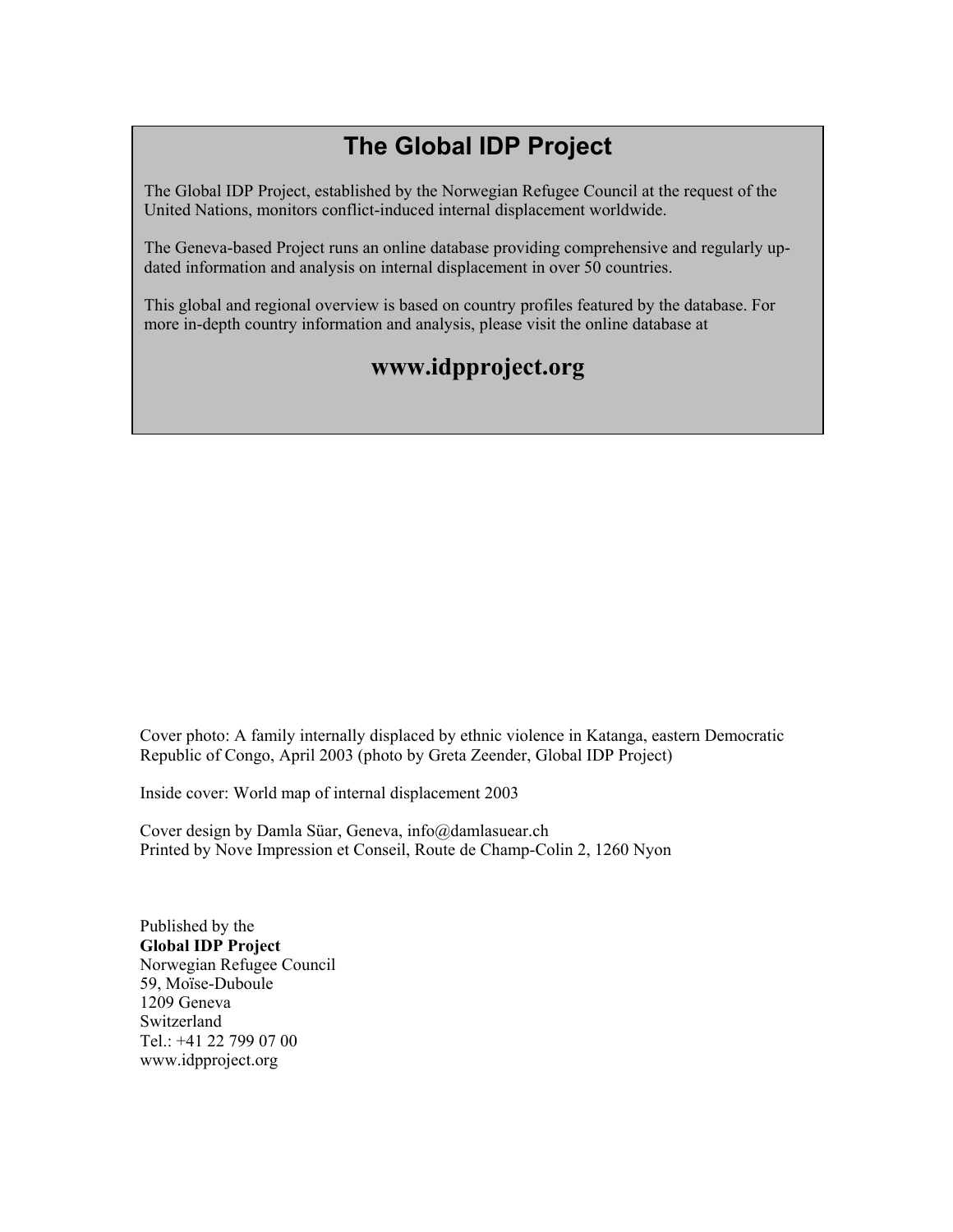## **Contents**

| <b>Regional Overviews</b> |  |
|---------------------------|--|
|                           |  |
|                           |  |
|                           |  |
|                           |  |
|                           |  |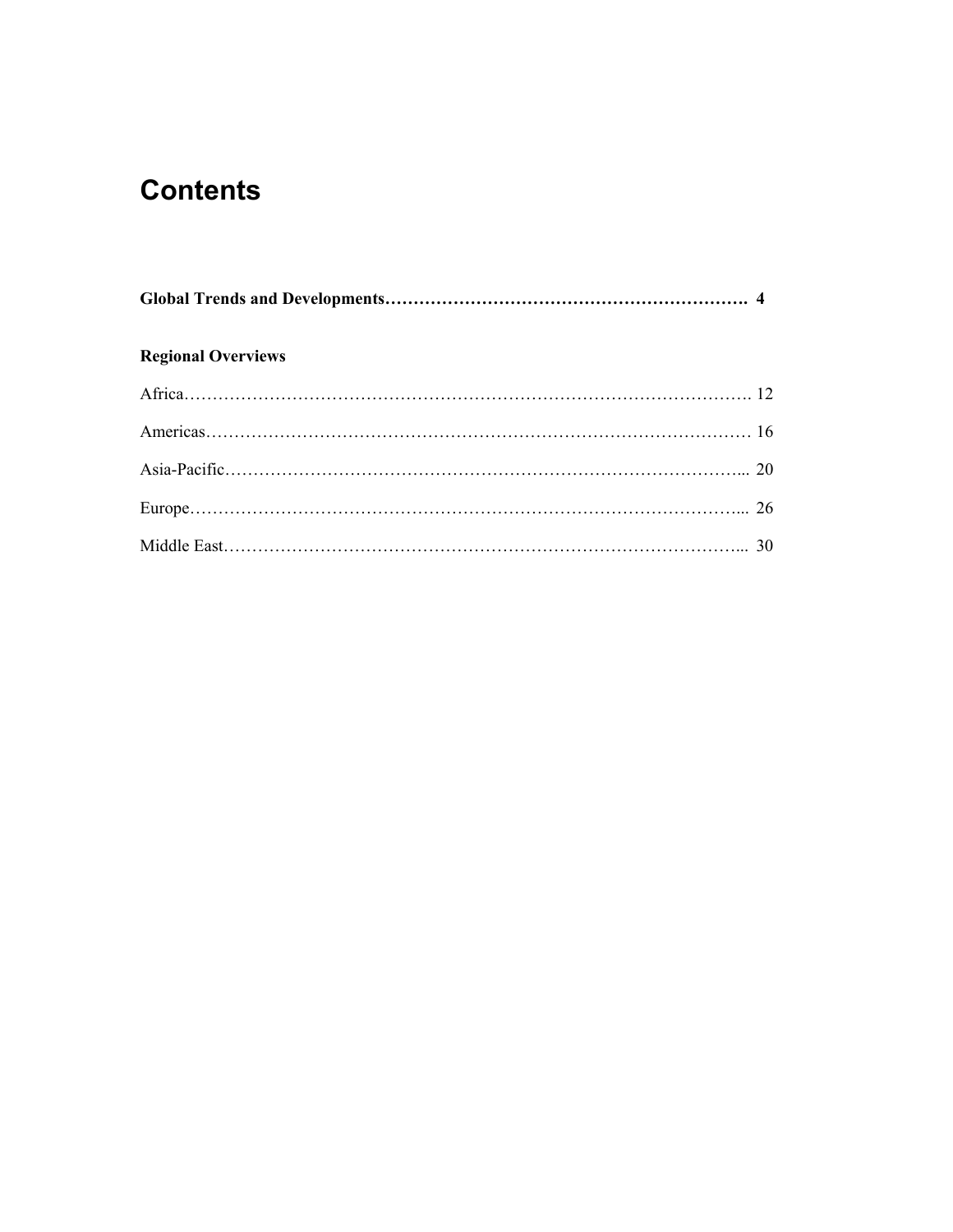### **Global Trends and Developments**

*With nearly 25 million people uprooted within their own country by conflicts and human rights violations\* , internal displacement is one of the great human tragedies of our time. Yet the global crisis of internal displacement, which affects 52 countries across all continents, has unfolded largely unnoticed by the general public. International public attention continues to focus on refugees, i.e. people who crossed international borders after fleeing their homes. In comparison, internally displaced people (IDPs) have received much less attention, although their number is nearly twice as high, and their plight is often even worse than that of refugees.* 

*Among the millions of people newly displaced in 2003, many were deliberately targeted by their own governments. In several cases, the protection of displaced people was undermined in the context of counterinsurgency campaigns intensified under the guise of the "war on terror". Others became victims of attacks by rebel groups or were forced to flee communal violence.* 

*Little tangible progress was made in 2003 with regard to the provision of protection and assistance to internally displaced people. With few exceptions, national authorities continued to be unable or unwilling to fully meet their obligation under international law to protect and assist people displaced within their countries. Neither has the international humanitarian community made the necessary resources available to* 

 $\overline{1}$ 

*address the needs of IDPs; nearly a third of IDPs are fully or partially ignored by the UN. The UN system has yet to create the capacity needed for the effective coordination of its response to internal displacement.* 

#### **Millions of newly displaced people**

In 2003, more than three million people were newly displaced, the majority by civil wars and inter-communal violence in Africa. Some 700,000 people were uprooted in the east of the Democratic Republic of Congo (DRC) alone, following a flare-up of violence in the power vacuum left by the withdrawal of foreign occupation troops from neighbouring countries. Intensified fighting in Uganda's civil war forced an equally high number of people to flee their homes. And as Sudan was heading towards a peace agreement between the government and the rebel-controlled south, a new conflict broke out in the western Darfur region, displacing more than half a million people. Other countries with major new displacements include Liberia, Colombia, the Central African Republic, the Philippines and Indonesia.

At the end of 2003, Sudan was the country hosting the largest internally displaced population, some 4 million people. The Democratic Republic of Congo (3 million), Colombia (2.9 million), Uganda (1.2 million), Iraq (1.1 million) and Burma (up to one million) are also among the countries with the highest numbers of internally displaced people.

#### **Peace processes raise hope for return**

On the positive side, some three million people were able to return to their homes during 2003, most of them in Angola (1.9 million) and Indonesia (500,000). Thus, the large number of new displacements in 2003

As national authorities often do not properly register internally displaced people on their territory, many of the figures included in this Overview are based on estimates by available public sources. Most estimates were reported during the second half of 2003. In some countries, available figures vary significantly, often due to limited access to internally displaced populations. In most of these instances, a median figure was used, calculated on the basis of the highest and lowest available estimates.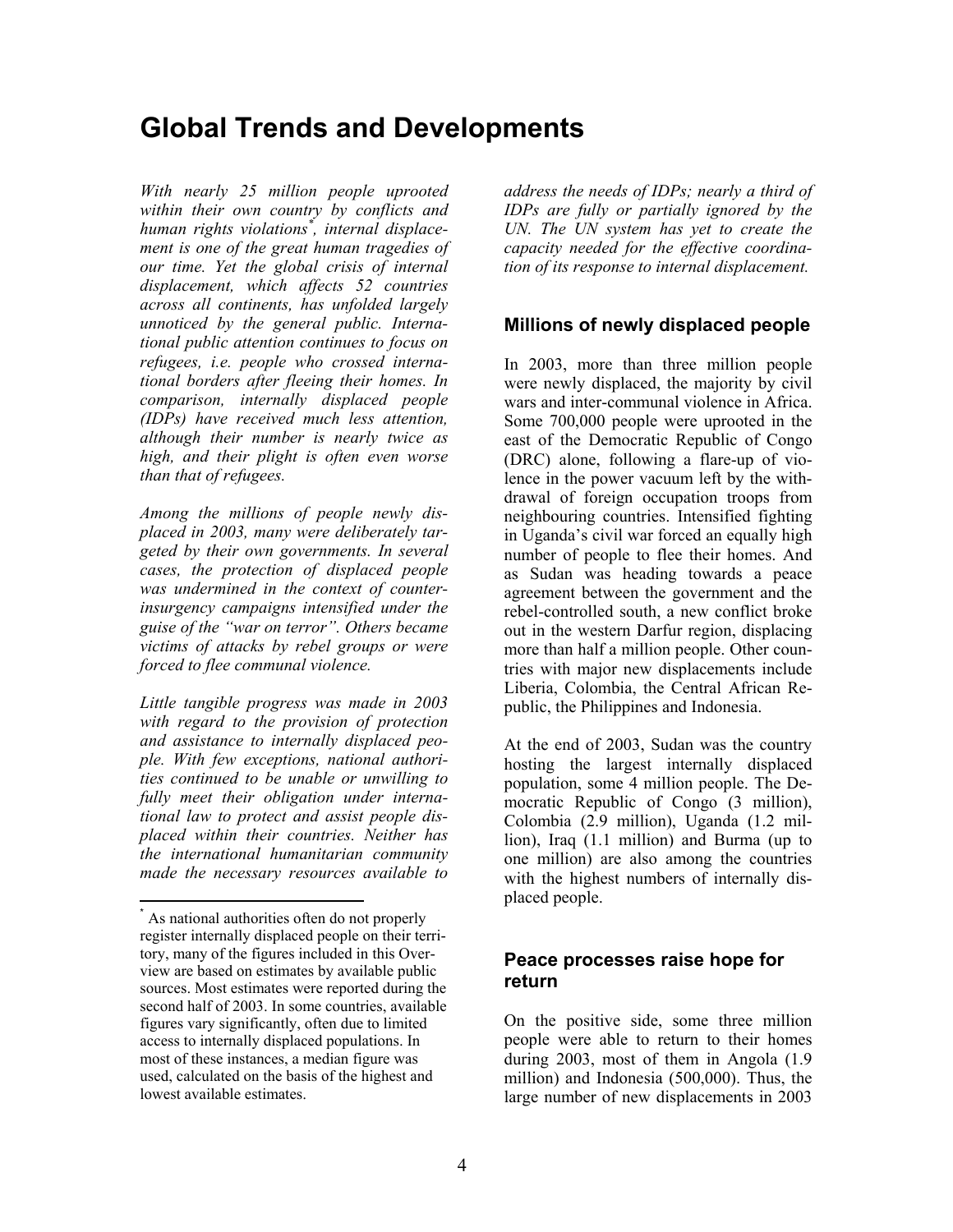coincided with a similarly high number of returns. These figures do not reflect, however, that many returnees faced enormous difficulties when resettling or returning to their place of origin, including continued serious violations of their human rights, as well as economic destitution.

A growing number of peace processes raised hope for an improvement of the IDP situation in a number of countries during 2003, including in Liberia, Sudan, Burundi, the DRC, the Balkans, Angola, Sierra Leone, Sri Lanka, Indonesia and several other countries. In some countries, however, progress in the settlement of conflicts was overshadowed by the outbreak or intensification of other crises which led to new displacement. This was, for example, the case in Darfur in western Sudan, in the Ituri province in eastern DRC, and in Indonesia's Aceh province. In a total of twelve countries, return movements and new displacements took place in parallel.

It was widely feared that the conflict in Iraq, which dominated the internal agenda in 2003, would cause the displacement of several hundred thousand people. This fear, as it turned out, was exaggerated. With some 80,000 people forced to flee, the number of displacements in connection with the military intervention by the United States did not reach such dramatic proportions. In addition, many of those previously displaced under Saddam Hussein's regime were able to return to their homes. Continued insecurity and limited humanitarian access, however, made it difficult to create conditions for durable reintegration.

Apart from the war in Iraq, no new major armed conflict erupted in 2003. But while international attention remained focus on Iraq, numerous other conflicts continued around the world – many with far worse humanitarian consequences.

#### **Regional developments**

While all world regions share similar patterns of internal displacement, they also show certain distinctive features.

In **Africa**, which is the continent worstaffected with nearly 13 million IDPs, rebel activities and inter-communal violence were key factors in the displacement of civilians; although in several countries government armies or proxy forces also forced people to flee. The ongoing peace processes in several countries raised hopes that the plight of some of Africa's worst-off internally displaced people may come to an end. But although fighting subsided in a number of countries, this did not necessarily lead to the return of IDPs, nor – in several cases – even to an improvement in their humanitarian situation. The inclusion of durable solutions for IDPs in peace agreements will be essential for the success of these initiatives.

| Region       | <b>Countries</b> | <b>IDPs</b> |
|--------------|------------------|-------------|
| Africa       | 20               | 12.7        |
| Asia-Pacific | 11               | 3.6         |
| Americas     |                  | 3.3         |
| Europe       | 12               | 3.0         |
| Middle East  | 5                | 2.0         |
| Global       | 52               | 24.6        |

#### **Table 1: Number of IDPs (estimates; as of end-2003)**

In **Latin America**, the bloody conflict in Colombia with its complex displacement patterns still accounted for nearly all new displacements. The region also continued to struggle to find durable solutions for people uprooted in conflicts that had long ended. In Peru and Guatemala, the return and reintegration of the displaced was agreed in the mid-1990s, but these agreements have never been fully implemented.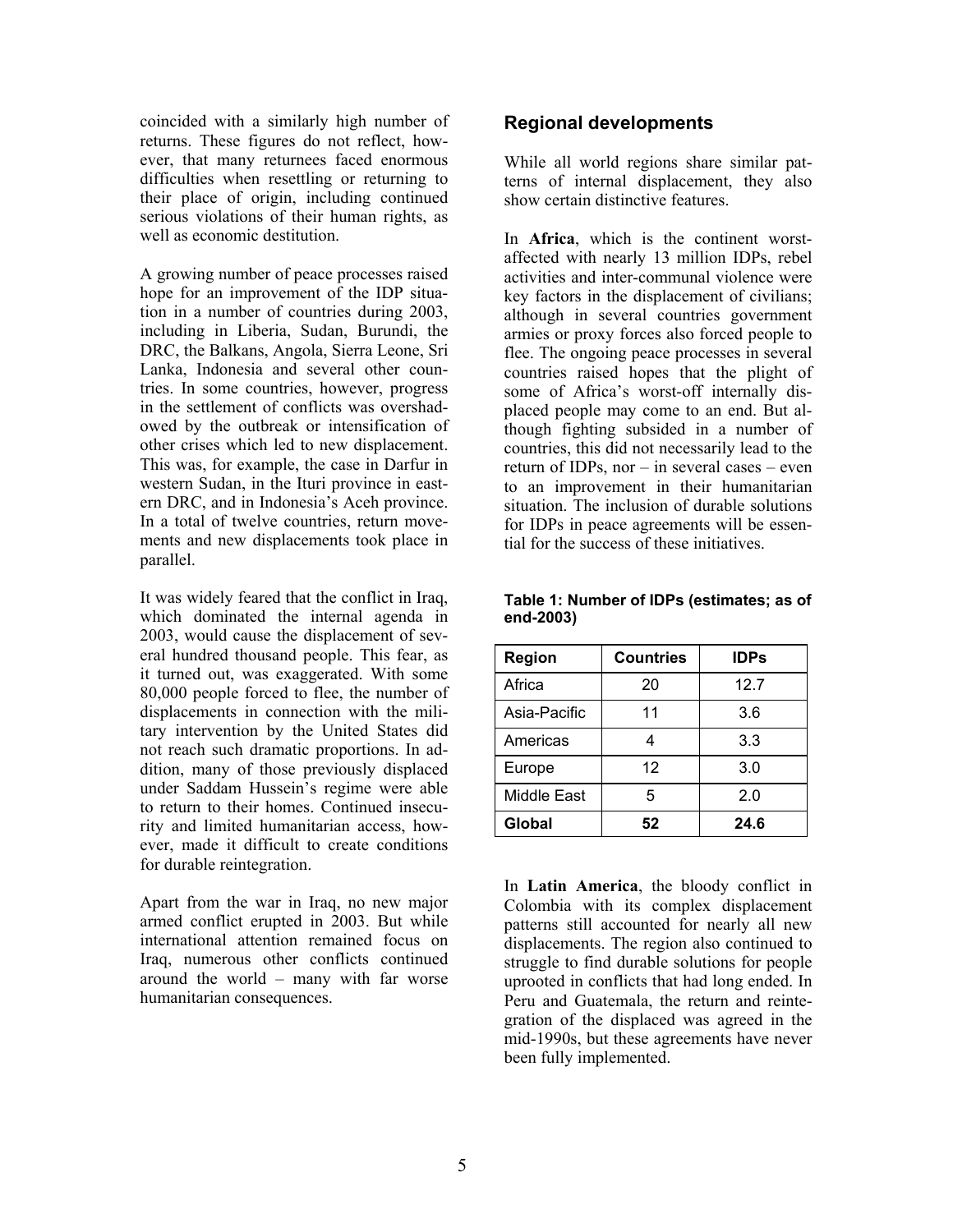Military campaigns launched by governments to quash insurgencies were a major cause of new displacement in the **Asia-Pacific** region, notably in Indonesia, Nepal and the Philippines. Return movements took place as well, particularly in Afghanistan, Indonesia and Sri Lanka, albeit at a much slower pace than in the previous year. Lack of assistance and livelihood opportunities; land and property disputes; continued hostility from local populations; and continued fighting meant that many IDPs preferred to wait before returning, or opted to resettle in their area of displacement.

**Table 2: Regional distribution of IDPs (2003) and refugees (2002)** 



Sources: Global IDP Database, UNHCR, USCR, UNWRA

In **Europe**, the number of internally displaced people further decreased as many IDPs were able to return, mainly in southeastern Europe. At the same time, many IDPs, particularly in the southern Caucasus and parts of the Balkans, continued to live in long-term displacement as there was still no solution in sight to the conflicts that once forced them to flee. Against the background of waning international attention, finding durable solutions for these long-term IDPs remains a major challenge. The Russian Federation (Chechnya) was the only country in Europe where people where still at risk of being forcibly displaced by ongoing fighting in 2003.

More than half of the IDPs in the **Middle East** – in Israel, Syria and Lebanon – have been displaced for two decades or longer, and many of them are thought to have partly or fully integrated into their new places of residence. For others, there is little prospect of return as long as the region's entrenched conflicts are not settled. In Iraq, the demise of Saddam Hussein's regime in 2003 created opportunities for the return of the internally displaced, but ethnic tensions and the unstable security situation prevented large-scale return movements.

#### **Displacement caused by governments and rebels alike**

Across all world regions, fighting between government forces or government-backed militias and rebel groups – often along the routes of troop advances or retreats – continued to be one of the main causes of displacement. In Colombia, Sudan, the Russian Federation (Chechnya), Nepal, the Philippines, Burundi, Indonesia, Liberia and many other countries, civilians were forced to flee their homes in 2003 as a result of such internal conflicts and the disregard of warring forces for their responsibility to protect civilians. In some countries, government forces, militias or insurgent groups deliberately targeted civilians and actively expelled them from their homes. Often such acts were accompanied by arbitrary killings, looting, destruction of houses and other serious human rights violations such as torture and rape.

In recent years, national security forces and government-backed militias have deliberately displaced large numbers of people in Burma, Zimbabwe and Côte d'Ivoire, among others. In Sudan, more than half a million people had to flee their homes in the western state of Darfur in 2003, mainly as a result of attacks by government troops and raids by militias reportedly backed by the government. In Turkmenistan, forced displacement was used by the government as a tool of repression against its citizens, particularly against members of national minorities and dissidents and their families.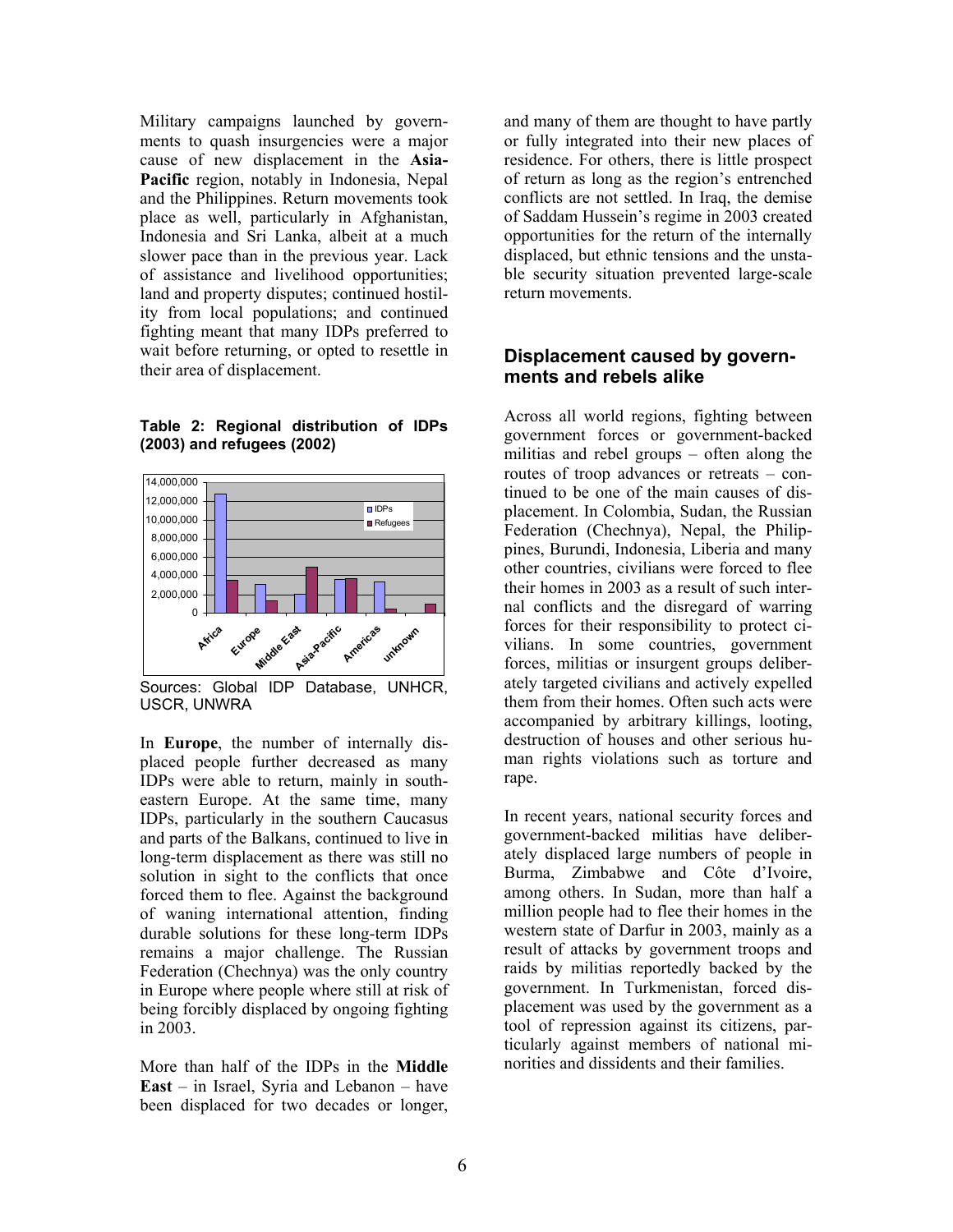Armed rebel groups, privately financed militias or armies commanded by war lords also committed horrendous atrocities and accounted for more than half the world's new displacement during 2003. In Colombia, both guerrillas and paramilitaries continued to depopulate rural areas for political and economic gains and to control or regain strategic territories. The displacement situation in northern Uganda reached an all time peak in mid-2003 when more than one million people were uprooted in a failed counterinsurgency operation by government forces which then triggered a spree of armed raids by the rebel Lord's Resistance Army. And in the DRC, competing rebel groups – who were in the midst of negotiating their role in a new transitional government – continued to fight over the control of territory and natural resources during 2003, causing the displacement of hundreds of thousands of people.

#### **Internal displacement and the "war on terror"**

There were growing concerns that the USled "war on terror", which expanded on several fronts during 2003, may have had a worsening effect on the worldwide displacement crisis by encouraging governments to seek military solutions to conflicts and undermining respect for international humanitarian and human rights standards, including those relating to the protection of IDPs.

The international anti-terrorism campaign clearly changed the dynamics of several internal conflicts. A number of governments faced with armed opposition movements were quick to label their opponents "terrorists" and to present their counter-insurgency operations as part of the international "war on terror". This allowed some of these governments to attract substantial military support, mainly from the US, and to escape international scrutiny with regard to how they conducted their military operations and complied with human rights standards. Many of the recipients of military assistance

for local anti-terrorist campaigns are nondemocratic regimes and have a long history of instability, military coups and human rights violations. Yet the delivery of military support was generally not accompanied by an increase in assistance aimed at strengthening the rule of law and respect for human rights. And once military aid was provided, there often were limited opportunities to control how it was used.

#### **Table 3: Countries where the "war on terror" affected the protection of IDPs**

Afghanistan Colombia Indonesia Iraq **Nepal** Israel/Palestinian Territories **Philippines** Russian Federation **Uganda** 

(Non-exhaustive list of countries where intensified counter-insurgency operations were justified as antiterrorism measures.)

In several cases, including for example Uganda and Nepal, these developments appeared to have encouraged governments to opt for military solutions to conflicts, rather than political settlements. In the case of the Russian Federation, which claims to contribute to the "war on terror" through its fight against Chechen rebels, international criticism of the conduct of the war in Chechnya and the forced displacement it has caused has largely abated since the 11 September 2001 terrorist attacks. In Indonesia and the Philippines, tens of thousands of people were displaced in 2003 as a direct result of counter-insurgency operations conducted under the banner of the "war on terror". These campaigns were not necessarily caused by the increased international focus on fighting terrorism; some of them were launched well before. But in several cases these operations – supposedly aimed at combating terrorism and increasing security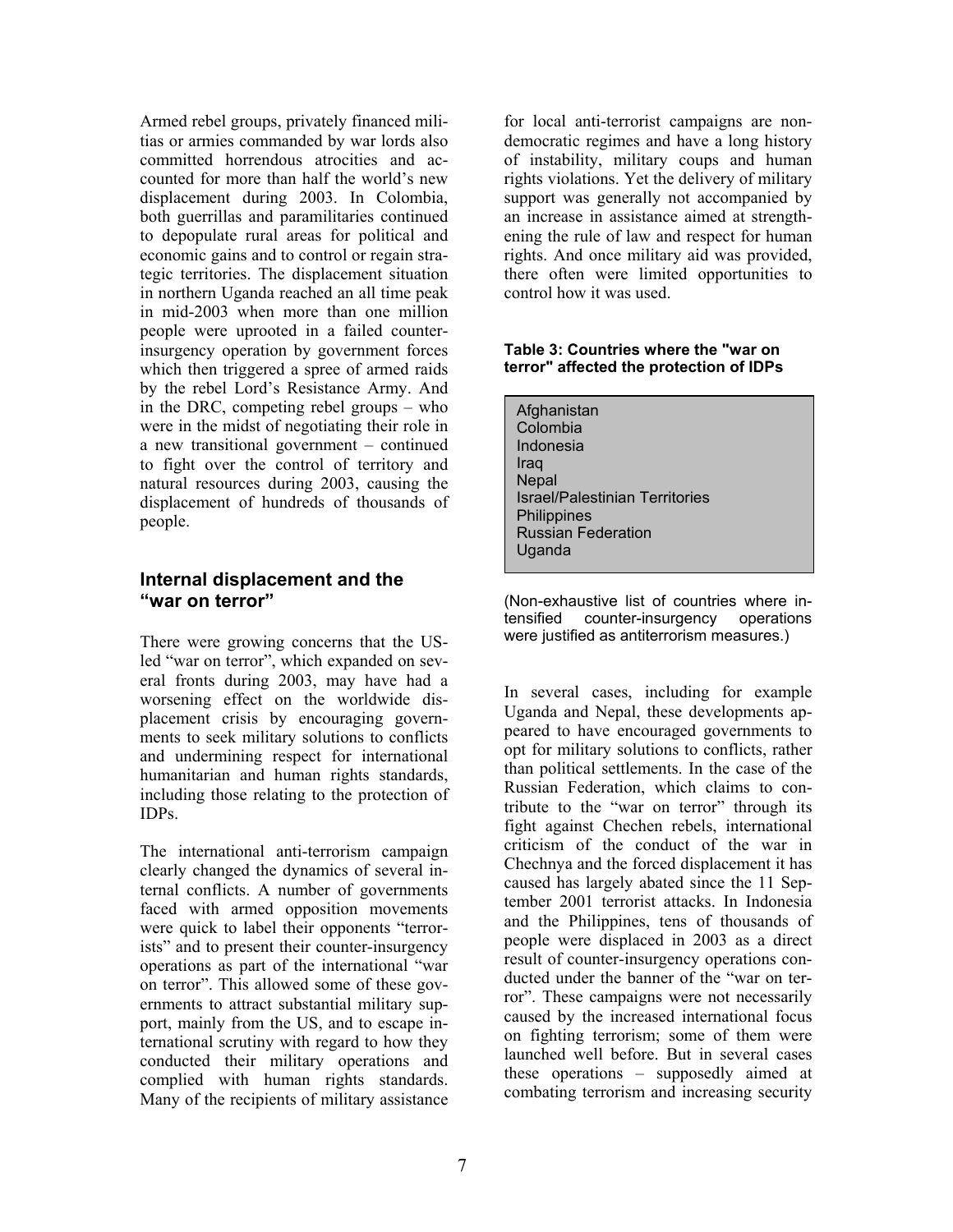– have, ironically, undermined the protection of civilians. Although the military interventions in Afghanistan and, more recently, Iraq opened up opportunities for the return of IDPs, the fragile security situation in both countries largely prevented the sustainable reintegration of previously displaced populations.

In 2003, the global trend towards tightening immigration and asylum rules continued, partly as a result of measures to prevent terrorism. This was illustrated, for example, by the dramatic drop in refugee admissions in the US, which used to accept large numbers of refugees who had fled from conflicts into neighbouring countries. As opportunities for third-country resettlement shrink, states bordering conflict areas are likely to become even less willing to accept refugees. It is feared that a general decrease in crossborder refuge will force a growing number of victims of conflict to seek internal refuge within the countries in which their lives are under threat.

#### **The world's worst displacement situations**

More than a third of the world's internally displaced – some nine million people – found themselves in situations where their lives were in constant danger. In Burma, Liberia and Somalia, IDPs had virtually nowhere to go to escape attacks and find safe shelter. As a result, many were killed or died of hunger and disease. IDPs unable to flee areas of fighting in Colombia, Burundi, Indonesia, Côte d'Ivoire, Sudan, the Democratic Republic of Congo and the Russian Federation (Chechnya) were in similarly miserable situations.

Many IDPs in these countries struggled to survive without proper shelter and with little food, often in close proximity to active fighting. This continuously exposed them to assaults by rebel groups or national security forces, and many were forced to repeatedly flee. IDPs caught in these situations mostly did not receive any humanitarian assistance, as their governments were unwilling or unable to help and international aid agencies had no access due to security risks. Moreover, in several cases, governments or rebel groups deliberately blocked humanitarian access to IDPs in need of assistance.

#### **Table 4: The world's ten worst displacement situations in 2003**

Burma Burundi Colombia Côte d'Ivoire Democratic Republic of Congo Indonesia (Aceh) Liberia Russian Federation (Chechnya) Somalia Sudan

(Based on the analysis of factors including type of displacement, number of IDPs, physical security, humanitarian conditions and access, and government response)

Even where IDPs managed to find shelter in camps or private accommodation away from the most dangerous areas, they remained vulnerable to physical violence. IDP camps were targets of attacks, for example in Uganda, and there were reports of widespread sexual abuse of women and children, who in most cases make up the majority of internally displaced populations. In nearly half the countries affected by internal displacement, IDPs were exposed to forced recruitment and forced labour. Internally displaced people often have no adequate access to food, shelter and health care, and many suffer from psychological stress. To make things worse, the majority of IDPs live in countries facing numerous other challenges such as poverty, natural disasters, and epidemics like HIV/AIDS.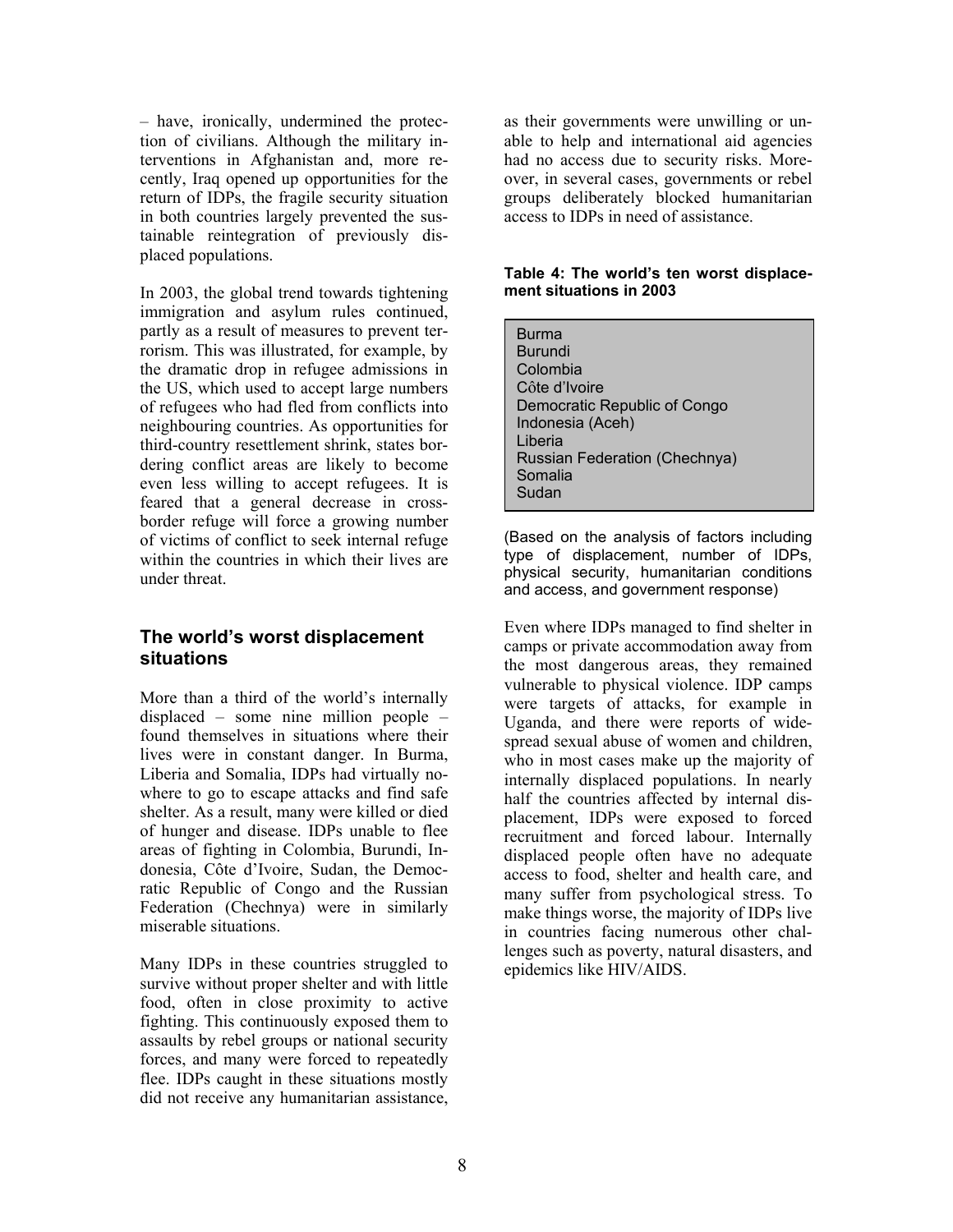#### **No protection**

In 13 of the 52 countries affected by internal displacement, IDPs could not count on their government for protection at all. This meant that more than ten million internally displaced people were confronted with hostile or, at best, indifferent authorities who made no effort to protect them. In two cases – Liberia and Somalia – the collapse of state structures prevented any effective government response, but in all other cases there was no justification for the inaction by governments. Another nine million people in 22 countries were left with only occasional and fragmentary protection. A mere third of the governments really made an effort to protect the IDPs on their territory.

In 2003, Burma again was the country with the worst record with regard to the treatment of IDPs. Up to one million people remained displaced within the country as a result of the military regime's brutal targeting of national minorities suspected of supporting rebel groups operating along the country's eastern borders. Without any internal or external protection, Burma's IDPs were exposed to ongoing violence and systematic human rights abuses at the hands of government troops.

#### **Limited opportunities for selfreliance**

Faced with governments unwilling or unable to help, millions of internally displaced are – at least initially – forced to find food and safe shelter on their own, without any assistance from national authorities or international humanitarian agencies. Often overlooked, many IDPs themselves develop first responses and coping mechanisms to deal with situations of increased violence and displacement. In many cases, people move to neighbouring villages for short periods when they feel threatened by fighting or the presence of armed groups, and take shelter with family or friends until it is safe to return. In some of these situations, they even remain able to work their fields. In other

cases, they congregate in camps nearby seeking temporary safety, food and shelter; and only when violence and threats reach chronic levels, do they make more dramatic and permanent moves to an urban centre, distant camp or settlement. In some cases, displaced people hide in forests, jungles and other inhospitable terrain.

During displacement, opportunities for selfreliance are extremely limited. Forced away from their properties and livelihoods, most internally displaced people are dependent on occasional humanitarian assistance and struggle to survive. There are generally very little prospects of any form of incomegenerating activity, all the more so as displacement usually occurs in developing countries which have weak economies and limited infrastructure. Long-term displacement causes loss of traditional livelihood skills, and disintegration of family and community structures. In most IDP situations, children lack access to education; in many cases because school buildings have been damaged or teachers have fled.

In nearly one third of the countries affected by internal displacement, access to land and favourable weather conditions would have allowed a substantial number of internally displaced people to grow their own food and thus become less dependent on outside humanitarian assistance. But in all these cases, lack of security prevented any form of subsistence farming. In some countries, including Burma and Zimbabwe, governments deliberately obstructed farming activities by the internally displaced for political reasons.

#### **Trapped in long-term displacement**

Although most of the world's IDPs were in need of physical protection and humanitarian assistance during 2003, in nearly half the countries the threats and violence that caused people to flee in the first place no longer constituted the major obstacle to their return. Almost six million people were trapped in such situations where an end of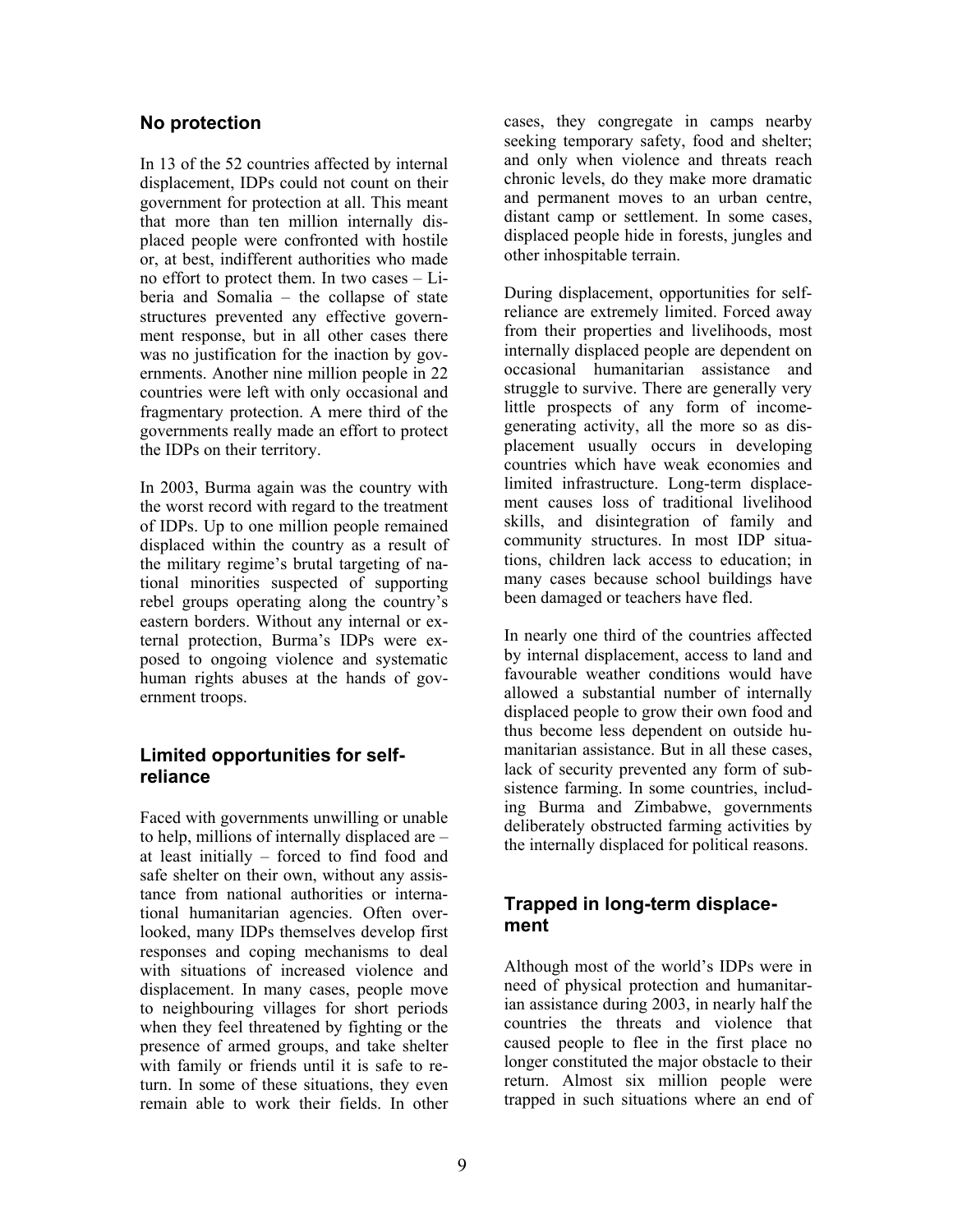active fighting and lawlessness would allow for durable solutions if only sufficient political will were mobilised to create the necessary conditions. Many people – in southeastern Europe, the Caucasus, the Middle East or Latin America for example – have been internally displaced for a decade or longer, and there is little hope that many of them will return any time soon. In some extreme cases, including Cyprus and Israel, displacement has spanned generations. The long-term nature of many displacement situations underscores the importance of efforts aimed at helping IDPs out of the poverty, property disputes, unemployment and legal limbo that often characterises their situation.

#### **Insufficient national responses**

Under international law, national governments have the primary responsibility for protecting and assisting their internally displaced citizens. In reality, only one third of the governments really made an effort to comply with this obligation at a level adequate to the resources at their disposal. In the majority of cases, national authorities were either unable or unwilling to respond adequately to the needs of internally displaced populations. Nearly 18 million IDPs received no humanitarian assistance from the authorities in their country, or only on an occasional basis. Some governments did not have enough resources at their disposal. In countries ravaged by war, the disruption of public services and destruction of infrastructure often severely hampered the provision of any form of assistance to vulnerable populations. In some countries, state structures collapsed completely, forcing the civilian population to rely on their own resources. Apart from these extreme cases, however, the level of protection and assistance afforded to IDPs was often a question of priority. Governments at war, in particular, generally saw IDPs as a low priority, preferring to channel resources into the military. Even where specific IDP policies and legislation had been developed, governments generally failed to implement them.

The support of the Angolan government in the reintegration of returned or resettled IDPs, for example, was far from adequate, particularly in light of the country's vast oil wealth. The dismal protection situation faced by the internally displaced in Colombia, a country with the world's most developed IDP legislation, is another example.

#### **Filling the gap: the role of the international community**

International humanitarian assistance succeeded in filling the gaps left by inadequate national responses only to a limited extent. Lack of funding remained a serious constraint, in particular for the many "forgotten" humanitarian crises that received little or no international attention during the year. Aid flows to sub-Saharan Africa, for example, have shrunk significantly in recent years. By the end of 2003, donors provided only 44 per cent of the US\$ 220 million the UN had requested to meet the massive humanitarian needs in the DRC. By contrast, the amount requested for Iraq, though ten times as high, was covered almost entirely.

Another concern was the limited humanitarian access to internally displaced populations. In 2003, insecurity prevented international agencies from reaching IDPs in nearly half of the countries affected by internal displacement. Most international organisations left Iraq by the end of 2003 because of the dramatically worsening security situation in the country and the deliberate targeting of humanitarian workers. Other inaccessible countries and regions included Burma, western Sudan, Chechnya, northern Uganda, eastern Democratic Republic of Congo and areas of ongoing conflict in Colombia, Liberia and Côte d'Ivoire. In nine countries, governments or rebel forces added bureaucratic obstacles or completely denied access to internally displaced populations for political reasons. In 2003, Burma continued to be the worst case in this regard.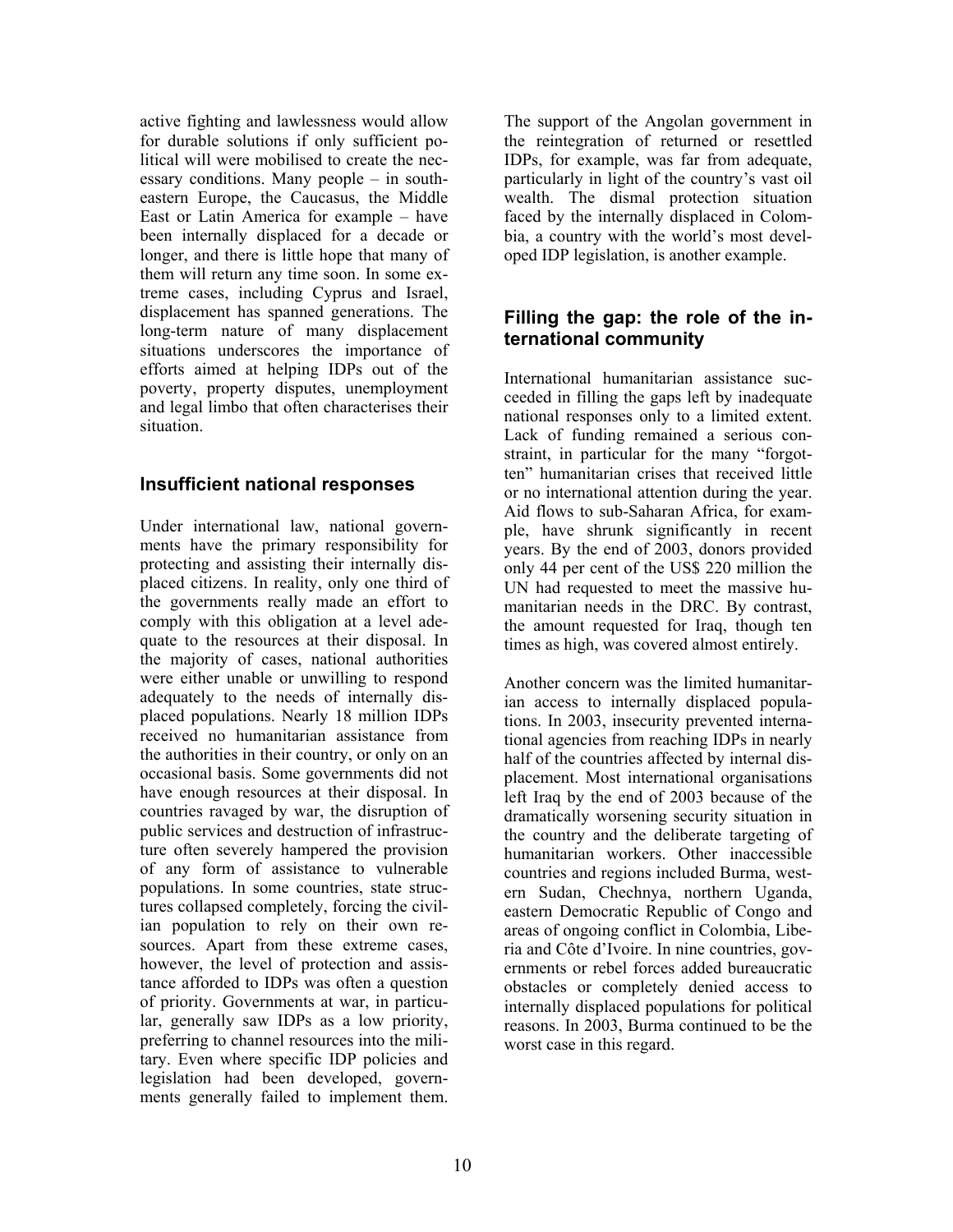#### **Nearly a third of IDPs largely excluded from UN assistance**

In general, the UN is the main international provider of assistance and protection for internally displaced persons. However, in 21 countries affected by internal displacement, UN agencies were not engaged in addressing the specific humanitarian needs of IDPs. In eight other countries, the UN provided only occasional assistance on an ad hoc basis, mainly food aid. This meant that some seven million IDPs, nearly a third of the world's internally displaced population, were partly or fully excluded from the assistance and monitoring provided by the UN system. In cases where the UN was not engaged on internal displacement issues – be it due to security concerns or political considerations – national and international nongovernmental organisations (NGOs) played a crucial role in assisting IDPs.

In some twenty countries, the UN made efforts to address the needs of IDPs more comprehensively. Of the 17 Consolidated Appeals (CAPs) developed for countries affected by internal displacement, thirteen included an assessment of the IDP situation, although many of these did not include IDP figures or descriptions of UN coordination mechanisms.

At the headquarters level, debates continued in 2003 on how to improve the UN's response to internal displacement. The IDP Unit, established in  $2002$  under the UN Emergency Relief Coordinator to help strengthen the UN's response capacity, in 2003 commissioned two surveys, the "Protection Survey" and the "IDP Response Matrix", which revealed major weaknesses in the UN's approach to internal displacement at the country level. The studies suggested that in many countries the "collaborative approach", designed to ensure a coordinated response by the international community to situations of internal displacement, does not work as envisaged. The UN's approach to internal displacement at the country level was often marked by ad hoc activities and depended on personalities rather than institutionalised structures and practices. The studies revealed that there was a general lack of awareness of IDP-related responsibilities among senior field staff charged with coordinating the UN's activities, and identified major gaps in the assistance and protection work done by UN agencies.

#### **Table 5: Countries without UN involvement in IDP assistance**

As there appears to be general agreement that the present collaborative approach in principle remains the best available option for addressing the needs of IDPs, serious efforts will have to be made to improve its effectiveness. In most cases this means the establishment or strengthening of coordination mechanisms, regular monitoring of and reporting on internal displacement, negotiating humanitarian access, and the development of IDP response strategies clearly defining the IDP-related responsibilities of each of the UN agencies involved.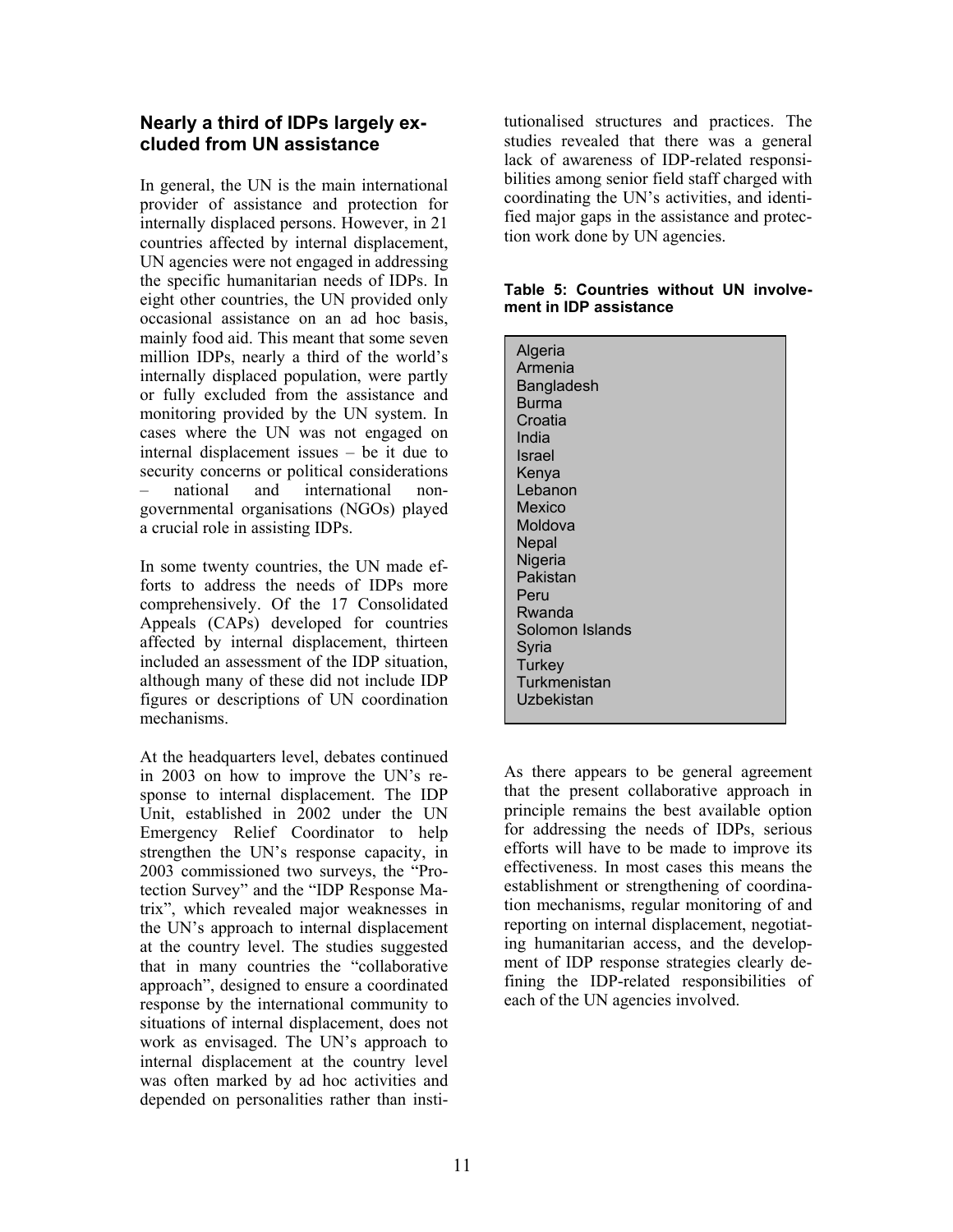# **Africa**

*More people are internally displaced on the African continent than in the rest of the world put together. At the end of 2003, Africa was home to an estimated 13 million of the world's 25 million IDPs. In contrast, Africa's refugee population was estimated at approximately 3.5 million (2002).* 

*Although the continent again saw massive population movements during 2003, the total number of IDPs has remained almost unchanged from the previous year. Largescale return movements, particularly in Angola where close to two million people were able to go back to their homes, coincided with the new displacement of a similar number of people by conflicts elsewhere, mainly in the Democratic Republic of Congo (DRC), Uganda, Sudan, Liberia, and in the Central African Republic. With a total of four million, Sudan still hosts the largest IDP population in Africa, followed by the DRC with three million. In Uganda, the number of IDPs nearly doubled during 2003 to reach 1.2 million by the end of the year.* 

#### **Peace processes fail to improve IDP situation**

In a positive development, promising peace processes have begun or continued during 2003 in several African countries longplagued by civil wars. In Sudan, successful talks between the government and the SPLA rebels controlling the south of the country, raised hopes that Africa's longest lasting internal conflict which has displaced millions of people would soon come to an end. In Liberia, a peace accord signed in August 2003 ended months of intensified fighting which had displaced hundreds of thousands of people. Similarly, prospects for stability increased in the DRC with the signing of a peace deal and the formation in June 2003 of a transitional government. Peace processes are underway in other countries with internally displaced populations as well, although some of these – for example in Côte

d'Ivoire or Somalia – were close to breaking down in 2003.

Yet even though this has meant there has been an end to active fighting in several African countries, and progress has been made in finding political solutions to conflicts, these positive developments have generally failed to lead to an improvement in the humanitarian situation of IDPs or return conditions. In some cases, the suffering of IDPs and other vulnerable populations actually increased. Despite the peace agreement in Liberia, most IDPs were still unable to return to their homes and remained exposed to serious human rights violations. The new transitional government in the DRC was not able to establish effective control over the east of the country, where displacements dramatically worsened in spring 2003 and was still plagued by lawlessness and ethnic clashes during the rest of the year. In Sudan over half a million people were uprooted by intensified fighting in the western Darfur region which remained excluded from the emerging peace deal. Even where IDPs were able to go back to their towns and villages, such as in Angola following the 2002 peace agreement, they continued to face grim humanitarian conditions and human rights abuses.

In Sudan, Liberia, the DRC, Congo-Brazzaville and other countries with a welladvanced peace process, the relative stabilisation of the security situation enabled humanitarian agencies to reach previously inaccessible areas and step up assistance provided to internally displaced people. But continued insecurity in many areas across the continent, poor road conditions and lack of funding meant that the massive humanitarian needs in countries devastated by years of civil war often remained largely unaddressed by the international community. In the DRC, for example, several regions are not covered by international aid agencies at all, although the UN in 2003 began to strengthen its presence through the estab-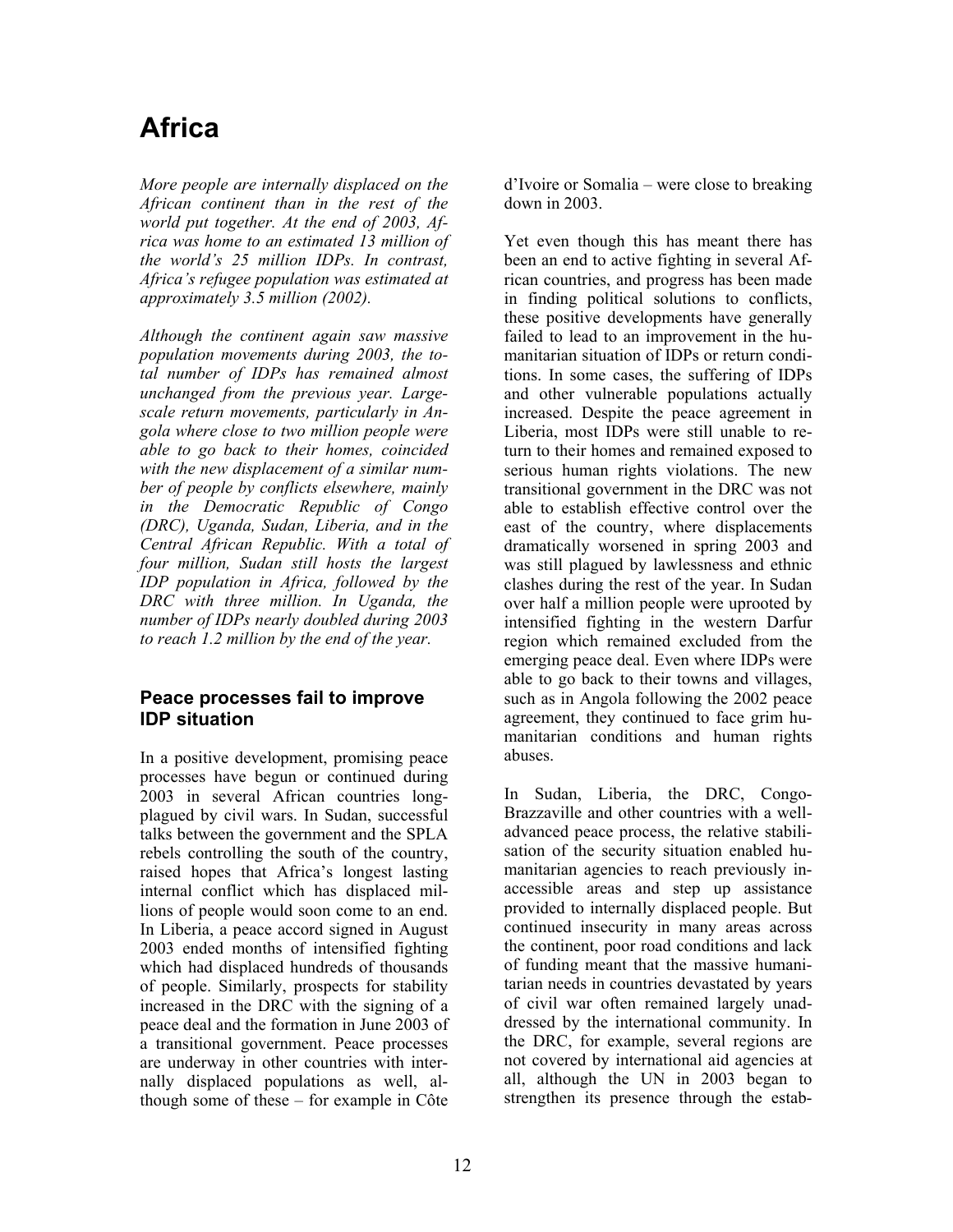lishment of several regional offices. The overwhelming majority of the large numbers of newly displaced people in Sudan's Darfur region were inaccessible to humanitarian organisations, mainly due to the ongoing fighting in this area. Banditry and the virtual absence of law enforcement agencies in some areas hindered access to the 200,000 people who were displaced in the Central African Republic during the year.

Faltering peace processes led to a deterioration of the humanitarian situation and hampered humanitarian access in Somalia and Côte d'Ivoire, while in Uganda, which saw one of the continent's worst displacement crises in 2003, there is little hope of a political solution that may improve the protection of the country's IDPs.

#### **Patterns of displacement**

Internal displacement in Africa is caused by conflicts often resulting from struggles for political and economic power or control over natural resources between rival groups. Often there is an ethnic dimension to the conflict, such as in Côte d'Ivoire, Sudan or Burundi. Rebel movements find it easy to operate and gain support within weak states that are dominated by small elites and lack functioning democratic institutions, public services and law enforcement structures. In the civil wars plaguing the continent both governments and rebel groups forcibly displace populations as a tool to increase control over them, or deprive an adversary of a support base. In Burundi the government in 1998-99 forced large numbers of Hutus into camps guarded by government forces, allegedly to protect them from attacking rebel groups. Similarly the Ugandan government in 1996 ordered significant parts of the population of the northern districts into camps at a 48-hour notice as part of a strategy to separate them from the rebels operating in that area.

These patterns are replicated at the regional and the local level, where smaller-scale, often migration-related conflicts over scarce land or water are among the additional

causes of displacement. In some African countries, including Sudan, Angola, Congo-Brazzaville and Nigeria, internal displacement can be directly or indirectly linked to the exploration and extraction of oil resources. In Sudan, for example, governmentbacked militias have forcibly depopulated oil-rich areas.

Many of the continent's conflicts causing internal displacement also have a regional dimension and are sustained or fuelled by external factors, particularly in countries with rich natural resources. This includes cross-border support for armed groups or rebel movements by hostile neighbouring governments. The conflicts in the West African states of Liberia, Sierra Leone, Guinea, and – more recently – Côte d'Ivoire have all been intertwined, with the rebels in each of these countries at some point having been backed by one or more neighbouring states. In a similarly complex situation, the war in the DRC was not only fought by numerous internal actors, but also directly involved at least five other countries in the region. Plunder of the DRC's rich natural resources was among the main factors that started the war, further attracting external actors, and thus fuelling the conflict.

#### **Protection concerns**

Uprooted from their habitual environment, the internally displaced remain among the most vulnerable groups in most conflict situations and are often deliberately targeted by government forces or rebel groups. Arbitrary killings and other grave human rights violations such as torture, mutilation and rape – inflicted on civilians both by rebels or government troops – have been documented in recent years in nearly every African country monitored by the Global IDP Project. In most cases, such abuses accompany or directly cause displacement. In Uganda, for example, IDP camps, which were poorly protected by the government, were frequently attacked and looted by the rebel Lord's Resistance Army during 2003. Despite the ongoing peace process in Sudan,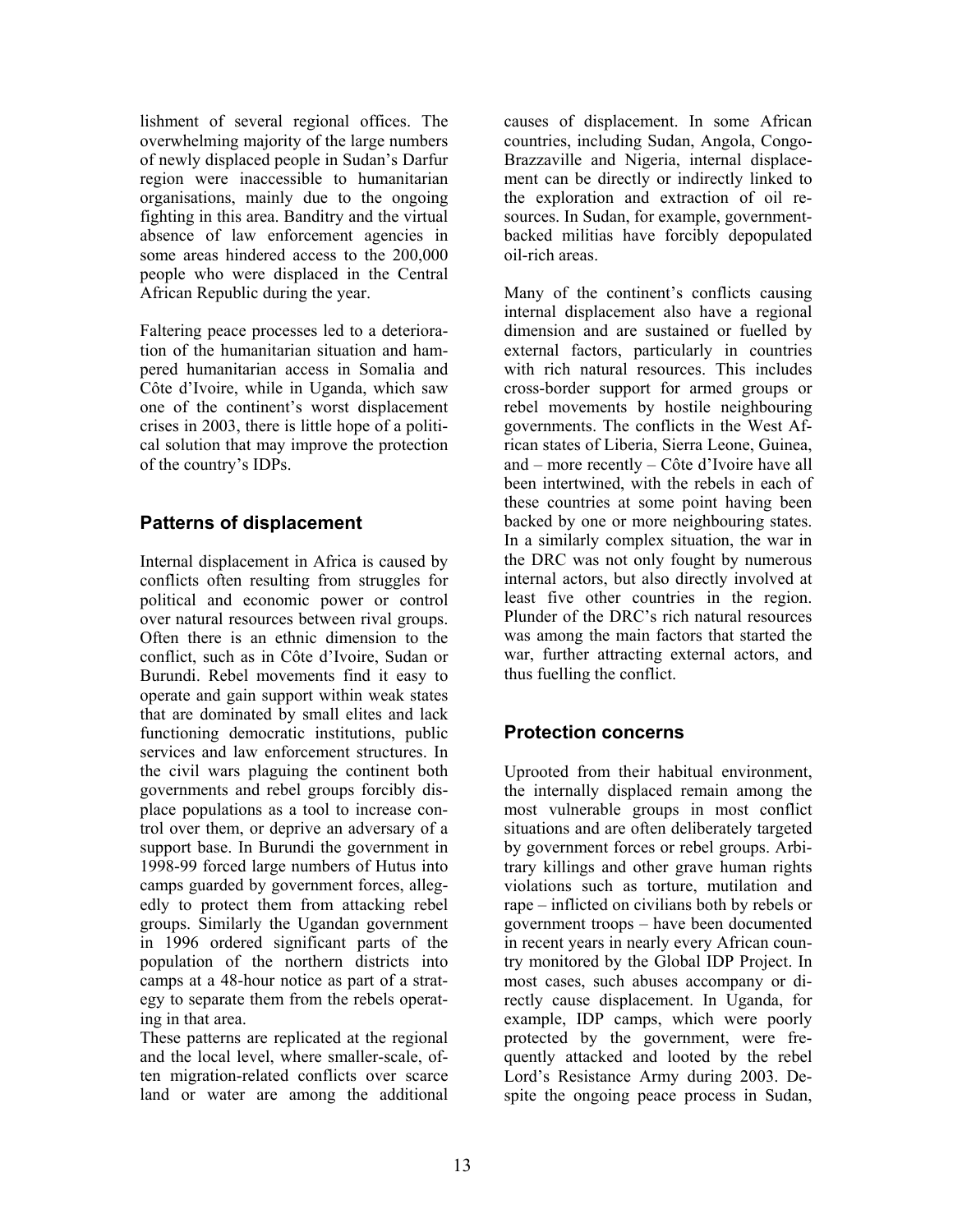IDPs have regularly been exposed to gross violations of fundamental human rights and humanitarian law by the warring parties. This included helicopter gunship attacks, gang rape, destruction of relief sites, and the burning of villages. In Burundi, too, the peace process has not led to an improvement in the protection of IDPs who continued to be subject to torture, rape, arbitrary arrests and repeated displacement. Internally displaced people, including many children, are often forcibly recruited for compulsory labour and military service. Sexual violence is a recurrent feature of assaults on IDPs in many countries. In the DRC, hundreds of thousands of girls and women, many of them internally displaced, have been raped since the beginning of the conflict 1998, and the UN in 2003 reported cases of sexual mutilation and even cannibalism, particularly targeting Pygmy women.

#### **Little aid for massive needs**

Insecurity and poor transport infrastructure seriously hampered humanitarian access to IDPs. In many cases, these people were not able to find shelter in organised camps or protected areas. Their only option was to seek refuge in host communities who were already exhausted by the effects of war, or to hide in the bush. There have been numerous examples in recent years of humanitarian catastrophes unfolding beyond the reach of aid organisations. In the DRC, more than three million people have lost their lives since the beginning of the war in 1998; most of them died as a result of disease and malnutrition. Access to the starving population in the Central African Republic was severely hampered by marauding soldiers in the aftermath of the coup d'état that ended months of fighting in March 2003. In Somalia, where malnutrition rates have been consistently alarming, chronic insecurity has rendered large areas of the country off-limits to humanitarian organisations, and the limited movement they have enjoyed has been under the protection of heavily-armed militia. And in Uganda, hundreds of thousands of internally displaced people live in congested

camps which are largely unattended by humanitarian actors because of frequent attacks by the rebels.

#### **Landmines hamper flight and return**

Landmines have remained a major impediment both to the ability of civilians to flee, as well as to their ability to return. It appears that landmines have increasingly been used to terrorise civilian populations and channel their movements. Moreover, the presence of mines in agricultural fields renders large tracts of fertile soil unusable and entails grave economic losses for their owners. In Angola, mine contamination and the destruction of infrastructure continued to prevent economic recovery, endanger lives, and impede the delivery of humanitarian and development assistance in most provinces. The war between Ethiopia and Eritrea, which ended in 2000, left a legacy of landmines that has hampered the return process in both countries. Landmines also pose a great challenge to the planning of the return process in Sudan, which is among the ten countries worldwide most affected by mines.

#### **Insufficient national responses**

A common problem in many African countries has continued to be the lack of good governance, transparency and accountability. In extreme cases, such as Somalia, there has been no functioning central government at all. As a result, there has been a lack of recognition by governments regarding their obligations to provide internally displaced persons with the necessary protection and assistance. In some cases a government's response has actually exacerbated the plight of IDPs. For example, in Rwanda the government "villagisation" process, which started in 1996, aimed to move the entire rural population into grouped settlements, supposedly to better provide basic services and access to land. Instead, living conditions in some of the resettlement sites were substantially worse than in the pre-war era. And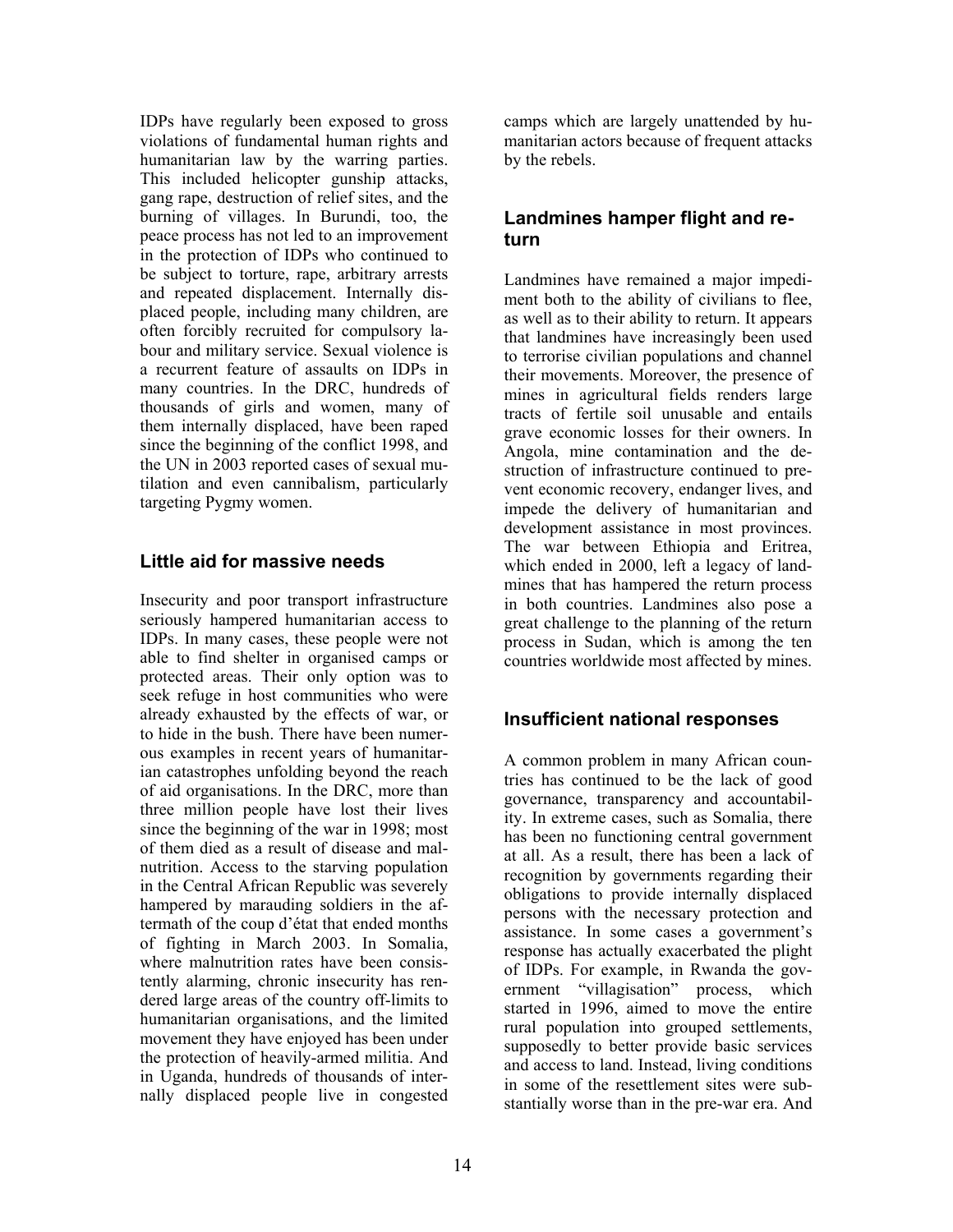in Uganda, the government's controversial policy of moving populations into "protected villages" in some cases made IDPs even more vulnerable to rebel attacks.

Unlike in other regions of the world, most notably perhaps Latin America, war-torn African countries generally lack an established civil society that can bring international attention to situations of internal displacement in their countries.

Regionally, while bodies such as the African Union (previously the Organisation of African Unity) and the African Commission on Human and People's Rights have, at various times, called for an improved response to internally displaced persons, little has actually been done about it. The Intergovernmental Authority on Development (IGAD), a sub-regional organisation comprising seven east African countries, in September 2003 acknowledged the Guiding Principles as a "useful tool" for policymaking and called upon the IGAD secretariat to establish a unit to deal with issues of forced displacement, including IDPs.

#### **Keeping the peace?**

The impact of UN peacekeeping operations on situations of internal displacement in Africa has been mixed, with general scepticism about their effectiveness remaining high in the wake of the debacles in Somalia and Rwanda in the 1990s. This scepticism was nourished by the way several hundred UN peace-keepers failed to intervene during massacres that took place in the DRC's Ituri province in spring 2003. But a number of other UN missions and interventions by individual states, with or without UN mandate, have contributed to ending hostilities and settling conflicts, which in turn has prevented further displacements or improved conditions for return. In Sierra Leone, UN peace-keepers have helped improve the security situation throughout most of the country, which prompted the return of large numbers of IDPs. Other examples include the French-led UN intervention in the eastern DRC and the presence of French troops in Côte d'Ivoire.

Regional and sub-regional forces have also been deployed to help restore peace and facilitate humanitarian assistance – sometimes in collaboration with the UN – but with limited success. The regional peacekeeping mission in the Central African Republic, for example, failed to stabilise the security situation in north-western districts where raids of bandit groups, mainly comprising former soldiers, cut internally displaced people off from humanitarian assistance.

#### **Lack of funding**

International humanitarian operations have been hampered not only by the limited access to internally displaced populations, but also by an overall shortage of donor funding. Aid flows to sub-Saharan Africa on the whole have shrunk in recent years. By the end of 2003, donors provided only 44 per cent of the US\$ 220 million the UN requested to meet the massive humanitarian needs in the DRC during the year. By contrast, the amount requested for Iraq, though ten times as high, was covered almost entirely. Even appeals for African countries which attracted considerable international attention during the course of the year, did not really result in more donor generosity. Liberia with its immense post-conflict rehabilitation needs, for example, attracted a meagre 39 per cent of the US\$ 47 million requested. Moreover, a flash emergency appeal issued by the UN in response to an emerging food crisis in the Central African Republic in spring 2003 was largely ignored by the donor community.

Furthermore, the effectiveness of the international humanitarian response is severely limited by a lack of coordination and leadership among the UN agencies and other organisations on the ground. As a result, international efforts to address the assistance and protection needs of the internally displaced are often characterised by a piecemeal approach and a lack of strategy.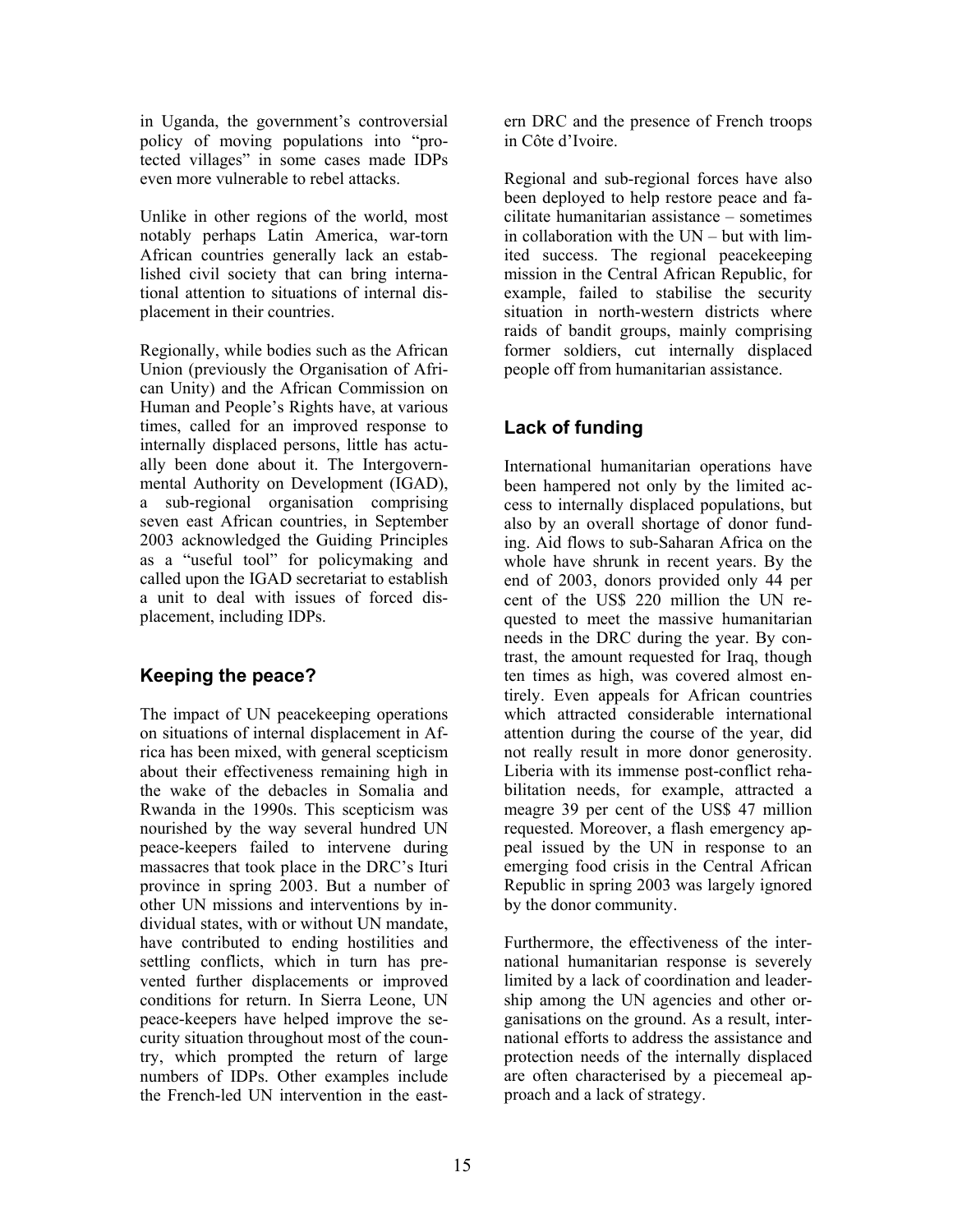## **Americas**

*Some 3.3 million people† are internally displaced in Latin America, nearly six times the number of refugee originating from the region. Although displacement remains a problem in Mexico, Guatemala and Peru, most international focus is on Colombia, one of the worst internal displacement crises in the world. The conflict in Colombia has forced an increasing number of people to seek protection abroad. But following the 11 September 2001 terrorist attacks many states have further tightened visa regimes and asylum policies. This particularly affects Colombians, who often find themselves stigmatised as sympathisers of groups labelled as terrorists.* 

*With the exception of Colombia, military conflicts have largely abated in the Americas. While civil wars in Guatemala, El Salvador, Nicaragua, Honduras, Haiti and Peru displaced about 2 million people during the 1980s and early 1990s, the restoration of peace has been accompanied by large waves of returns.* 

*Despite successful peace processes in many parts of the Americas, the total number of displaced persons in the region has almost tripled since 1996, due entirely to the acute escalation of violence in Colombia. The conflict has spilled over Colombia's borders, posing a growing threat to regional stability and straining relations with neighbouring countries. Although the Colombian government initiated a peace dialogue with the United Self-Defence Forces of Colombia (AUC), the negotiations with its main opponent, the Colombian Revolutionary Armed Forces (FARC) have been stalled for nearly two years.* 

 $\overline{a}$ 

#### **Causes of displacement**

Conflicts and forced displacement in Latin America are mainly rooted in growing economic disparities and unequal access to land affecting poor rural indigenous communities. Indigenous and Afro-Colombian villagers, Maya communities in Mexico and Guatemala, and Quechua-speaking people in Peru have suffered disproportionately from displacement.

Violence related to insurgency and counterinsurgency operations has caused large-scale displacement in the region. Latin American society has often been polarised between indigenous under-classes and large landowners. In response to economic inequalities, landless farmers and indigenous communities have struggled to gain respect for their cultures, and rights to their ancestral lands. In order to safeguard the economic interests of national elites and foreign capital, governments have often used military means to "solve" socio-political problems and land disputes. This approach has resulted in repression and mass displacement of people.

Sometimes, displacement has been an end in itself rather than a by-product of war: people have been displaced by warring parties trying to seize control of territories rich in natural resources or oil. In Colombia, both guerrillas and paramilitaries continue to depopulate rural areas for political and economic gains and to control or regain strategic territories. Armed actors have commonly accused civilians of supporting the "enemy", before uprooting or killing them to appropriate their lands for illicit crop cultivation or to serve the interests of large landholders.

The proliferation of drug cartels in Colombia and Peru considerably complicates displacement patterns. People are often caught between guerrillas, who have, since the end of the Cold War, financed their armed ac-

<sup>†</sup> This is only a rough estimate as the figure for Colombia, which totals over three million, has been accumulated since 1985 and does not reflect returns, multiple displacements and demographic changes in the displaced population.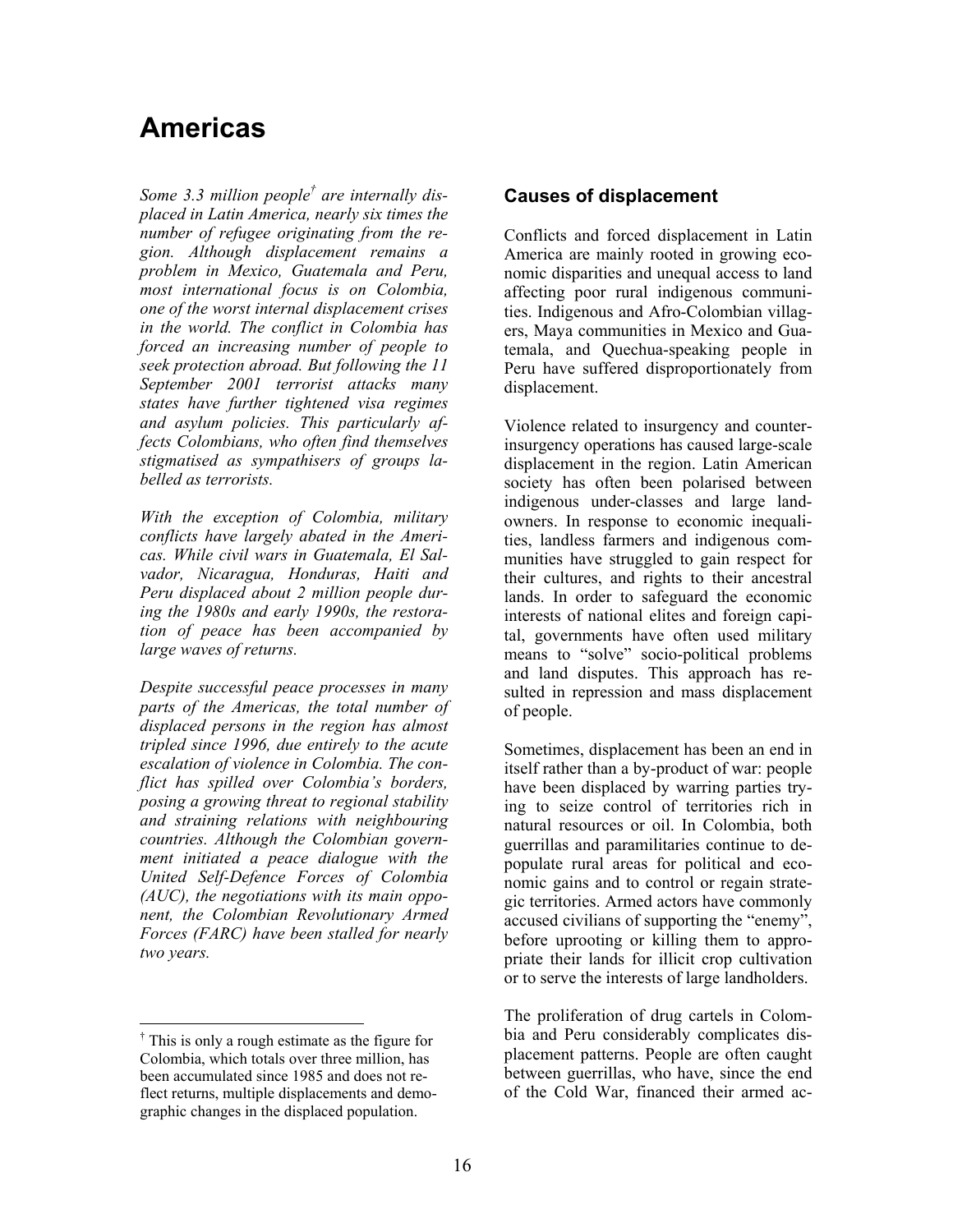tivities with profits from the narcotics trade; and networks allying security forces, drug traffickers and paramilitaries, financed by wealthy landowners. In turn, the indiscriminate fumigation of food as well as illicit crops has also forced tens of thousands of farmers to flee their homes in Colombia.

#### **Human rights and living conditions**

The human rights situation in Latin America remains a cause for concern. Landless indigenous populations have often been forced to flee brutal political violence. Stigmatised as subversive, these populations have been the target of violent counter-insurgency reprisals by military and paramilitary groups, in violation of human rights and humanitarian principles. In Guatemala, members of the Maya population were forced from their homes into camps controlled by the army, or coerced into joining counter-insurgency defence patrols in response to their linkages to the guerrilla movement in the 1980s. Similarly, in Peru the displaced were obliged to join defence patrols or face prison sentences for suspected ties with the terrorist group Sendero Luminoso (Shining Path). Since Alvaro Uribe Velez took office as President of Colombia in August 2002, he has pursued, under the slogan of "democratic security", a policy of intensified civil counterinsurgency activities. This has blurred the distinction between combatants and civilians, and in doing so, undermines international humanitarian law principles.

In response to the lack of government protection, and in order to resist being drawn into the conflict, IDPs in the Americas have formed so-called resistance or peace communities. In Guatemala, for example, some 50,000 displaced people formed a group called the Communities of People in Resistance. In Colombia, the formation of peace communities has failed to prevent continued attacks, food blockades and restrictions on freedom of movement.

In both Guatemala and Colombia attacks against human rights defenders continued throughout 2003. In Colombia, a climate of increased social polarisation and generalised violence has forced leaders of internally displaced organisations and indigenous communities, human rights advocates, social workers, teachers, trade unionists and church leaders from their homes. These groups have been the targets of armed actors who consider them agents of the "other side". Moreover, since the breakdown of dialogue between the government and the FARC, violent actions against civilians have multiplied, including attacks using explosives and kidnappings.

Many IDPs are denied civil and socioeconomic rights. Fearing further attacks or the stigma of being displaced, many IDPs in Latin America do not register with the authorities. Without official registration and proper identity documents, IDPs face difficulties in accessing government assistance, employment, health care and education, and their right to own or reclaim their property is restricted.

The vast majority of IDPs in Latin America are dispersed rather than living in organised camps. People of indigenous origin have often fled to isolated regions with little food or medical supplies. Many IDPs in Guatemala, Colombia and Peru have been forced to find minimal shelter in urban slums with impoverished populations. There they live in abject poverty, and often face intense discrimination. Blacks, Indians and non-Spanish speakers in particular are often considered unwelcome neighbours by resident populations and the authorities. In Colombia's big-city slums, IDPs continue to be victims of "social cleansing" by paramilitary groups. Increasingly across cities, large sections of the populations are being drawn into gang warfare which replicates war allegiances and divisions at the national level.

The administration of justice is still weak in the region. Internal displacement in Latin America has often been carried out by paramilitary forces with near impunity, alleg-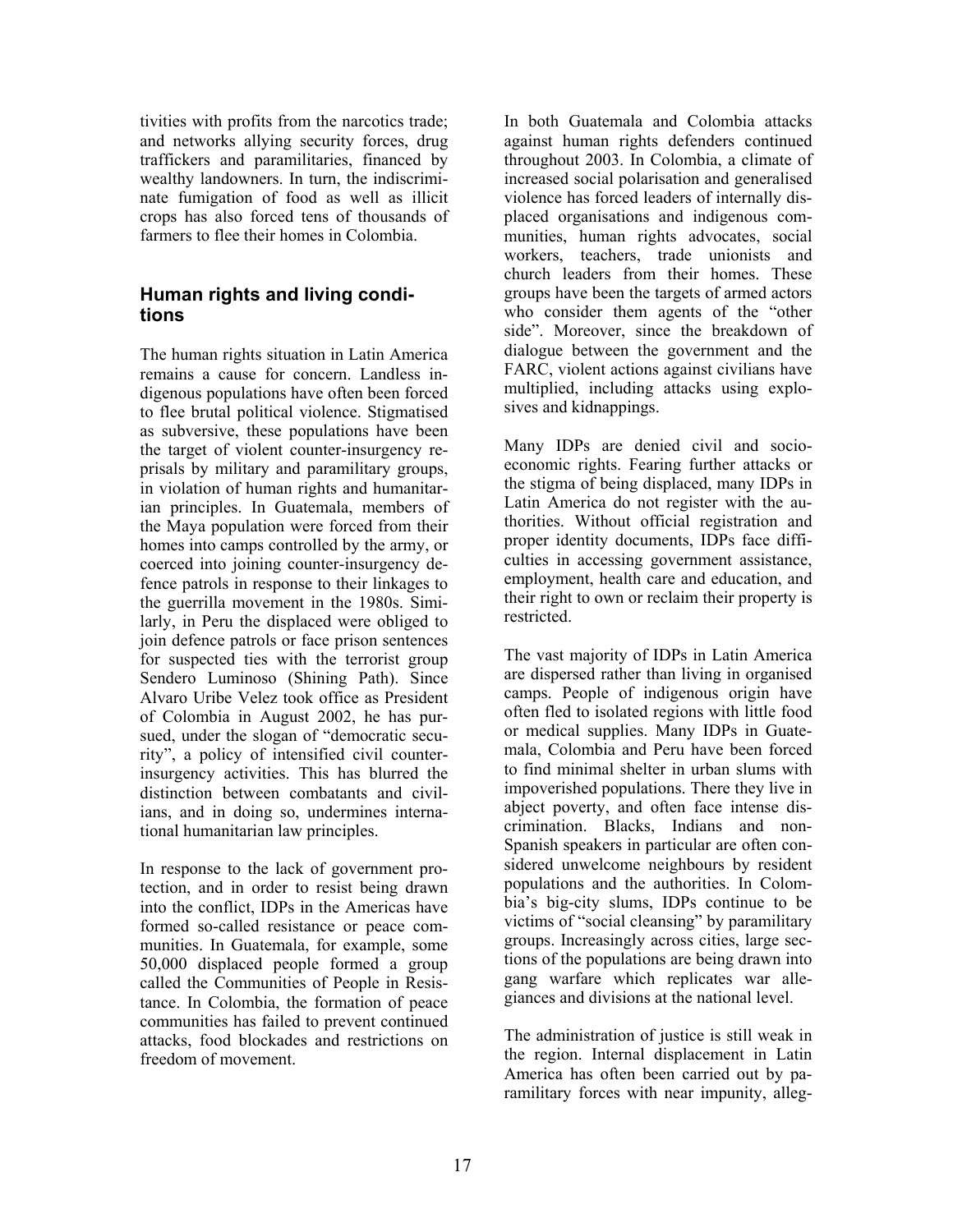edly with the acquiescence and collaboration of law enforcement personnel and landowning elites. While some Colombian combatants have started to demobilise in 2003, the government's plan to reintegrate paramilitary troops into the national army may leave crimes against humanity and violations of international humanitarian law unpunished. This could deny the victims of displacement their right to justice and reparation.

#### **Durable solutions**

Many internally displaced people in Latin America are still struggling to find durable solutions to their plight. Agreements made in Guatemala and Peru in the mid-1990s included provisions relating to the return and reintegration of the displaced, but they have never been fully implemented. As a result, it is unclear how many IDPs have returned or reintegrated locally and how many still require assistance and reparation. In the case of Guatemala, return programmes for displaced communities did not include IDPs who had taken refuge in cities or were dispersed across rural areas. In Mexico, thousands have returned, but many still live under threat of the paramilitaries and have not been compensated for the land and property lost. Durable solutions for displaced Colombians will be hard to achieve until a peaceful solution to the conflict is found. Nevertheless, returns promoted by the government are ongoing, but they are often prompted by the lack of assistance available to IDPs, and take place in spite of the continued presence of armed actors fighting over territorial control in areas of return. The demands of displaced people in the region to have their land rights legalised; to regain their properties; and to have better access to health and education in order to rebuild sustainable livelihoods, remain a challenge to their governments.

#### **National, regional and international responses**

Governments in the Americas have increasingly acknowledged the problem of internal displacement and have taken some steps to address it. In Colombia, national legislation on IDPs is more advanced than anywhere else in the world. Important parts of it, however, remain to be implemented. Humanitarian assistance remains insufficient and measures to prevent displacement are lacking. Moreover, reforms initiated by President Uribe are undermining the existing normative framework of protection for IDPs. In Peru, the release of the Truth and Reconciliation Commission report in 2003 exposed the human rights abuses and displacements that occurred during the war and recommended reparation. Its impact on the lives of IDPs remains to be seen. Neither in Colombia nor in Mexico concrete steps have been taken to comply with the recommendations made by the Representative of the UN Secretary-General on Internally Displaced Persons following his visit to these countries in 1999 and 2002, respectively. Similarly, many of the provisions pertaining to the return and reintegration of IDPs, which were part of the peace agreements of countries in the region, have been ignored. For example, in Guatemala the government has failed to fulfil its land allocation commitments to the dispersed displaced so that many thousands are still waiting to go home. In the case of Peru, the government established the Project in Support of Repopulation (PAR) in 1993 to facilitate the resettlement of IDPs, but has not established any programmes to integrate those people wishing to stay in urban centres.

More than anywhere else in the world, civil society in the Americas has shown resilience and the displaced have organised into selfhelp and advocacy groups. Supported by a vast solidarity network of church associations and human rights organisations, IDPs have been able to articulate their demands, bring their governments to the negotiating table, and draw international attention to their plight. Among the organisations that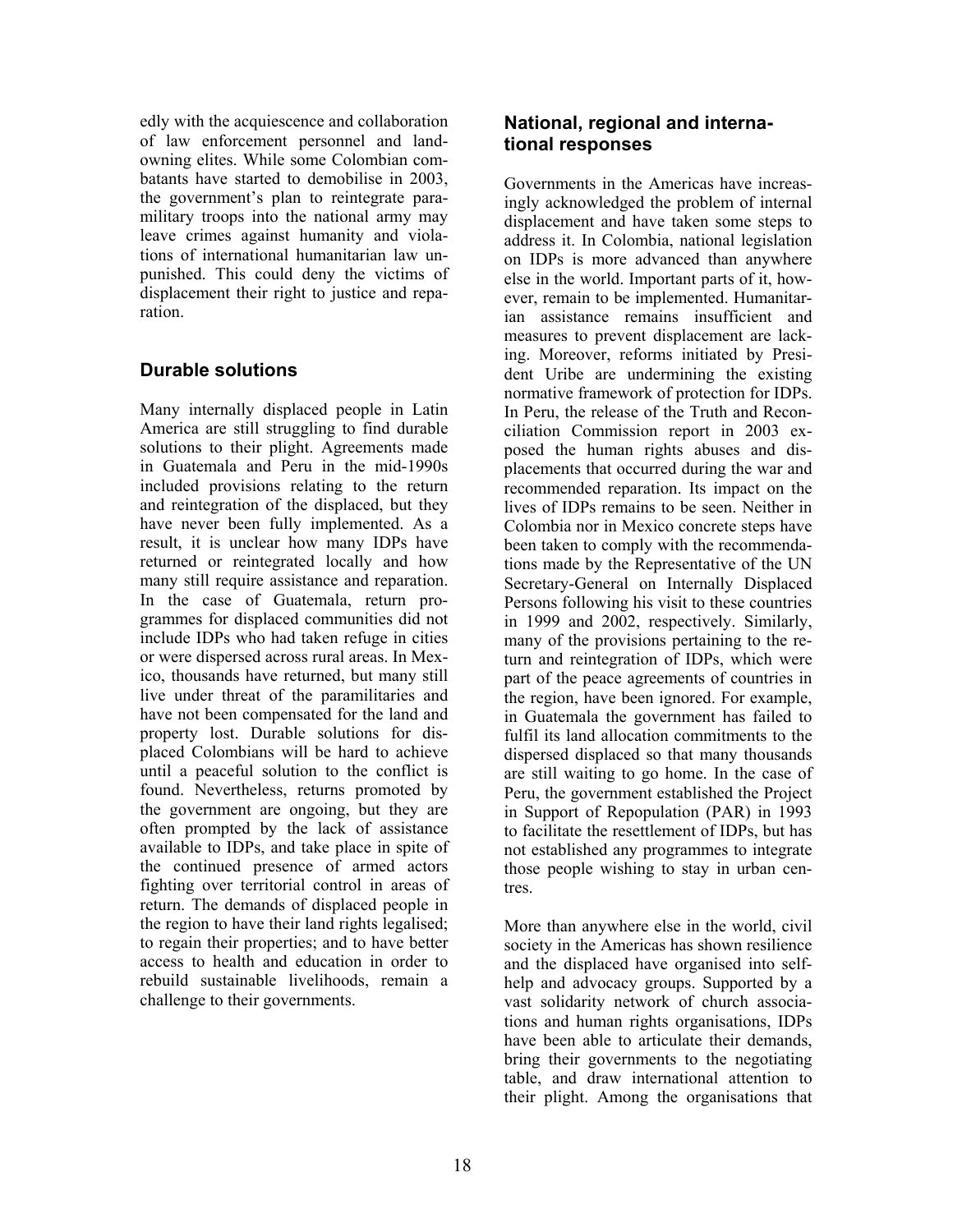have been most successful in assisting displaced people to recover identification papers and reclaim their land and property are the National Council of the Displaced in Guatemala (CONDEG) and the Reconstruction and Development Association of the Andean Communities in Peru, as well as a number of influential NGOs in Colombia. IDPs in both Peru and Colombia have formed national coordination bodies. However, the work of organisations defending IDP demands in Latin America has been seriously undermined by the assassination of some of their members, intimidation and under-funding. Government officials in Colombia and Peru have at times accused NGOs working with IDPs of linkages with "terrorist" groups, thus further endangering their safety.

Regionally, there are various noteworthy initiatives aimed at tackling the problem of internal displacement. The 1989 International Conference on Central American Refugees (CIREFCA) and the UN multiagency Development Programme for Displaced Persons, Refugees and Returnees in Central America (PRODERE) both focused on the return and reintegration of uprooted populations. In addition, the Inter-American Commission on Human Rights (IACHR) of the Organisation of American States (OAS) appointed a Special Rapporteur for IDPs in 1996. The OAS was the first regional body to endorse the UN Guiding Principles and apply them to its work. Although underfunding seriously limits its impact, the Commission has initiated preventive action for Colombian IDPs.

Over time, governments and international actors in Peru and Guatemala have increasingly targeted IDPs alongside other poor and vulnerable populations. IDPs indeed have similar needs as other homeless and landless local populations, but the blurring of categories threatens to deny the displaced people protection, restitution and compensation rights. Among international humanitarian agencies, the International Committee of the Red Cross (ICRC) has often been the most active in providing for the displaced. The

agency's perceived neutrality, impartiality and mandate to safeguard international humanitarian law, places it in the best position to gain access to affected IDPs on all sides of conflict zones. In Colombia and Mexico, the ICRC is one of the few international organisations working directly with the IDPs. UN agencies including UNHCR, UNDP, UNICEF, IOM and WFP have also been directly involved with national authorities in support of their response to IDPs. In Colombia, a Humanitarian Plan of Action was launched in late 2002, designed by the Thematic Group on Displacement led by UNHCR. The plan is the first effort to adopt a coordinated response to the needs of displaced people and to foster more effective application of national laws for IDPs.

Internal displacement is still a major concern in Latin America, and unless governments, donors and international actors give it more attention, the needs of IDPs will remain largely unaddressed. The recent waves of protest and violence in Peru and Guatemala highlighted the risk of return to violence unless popular demands and social inequalities are properly addressed.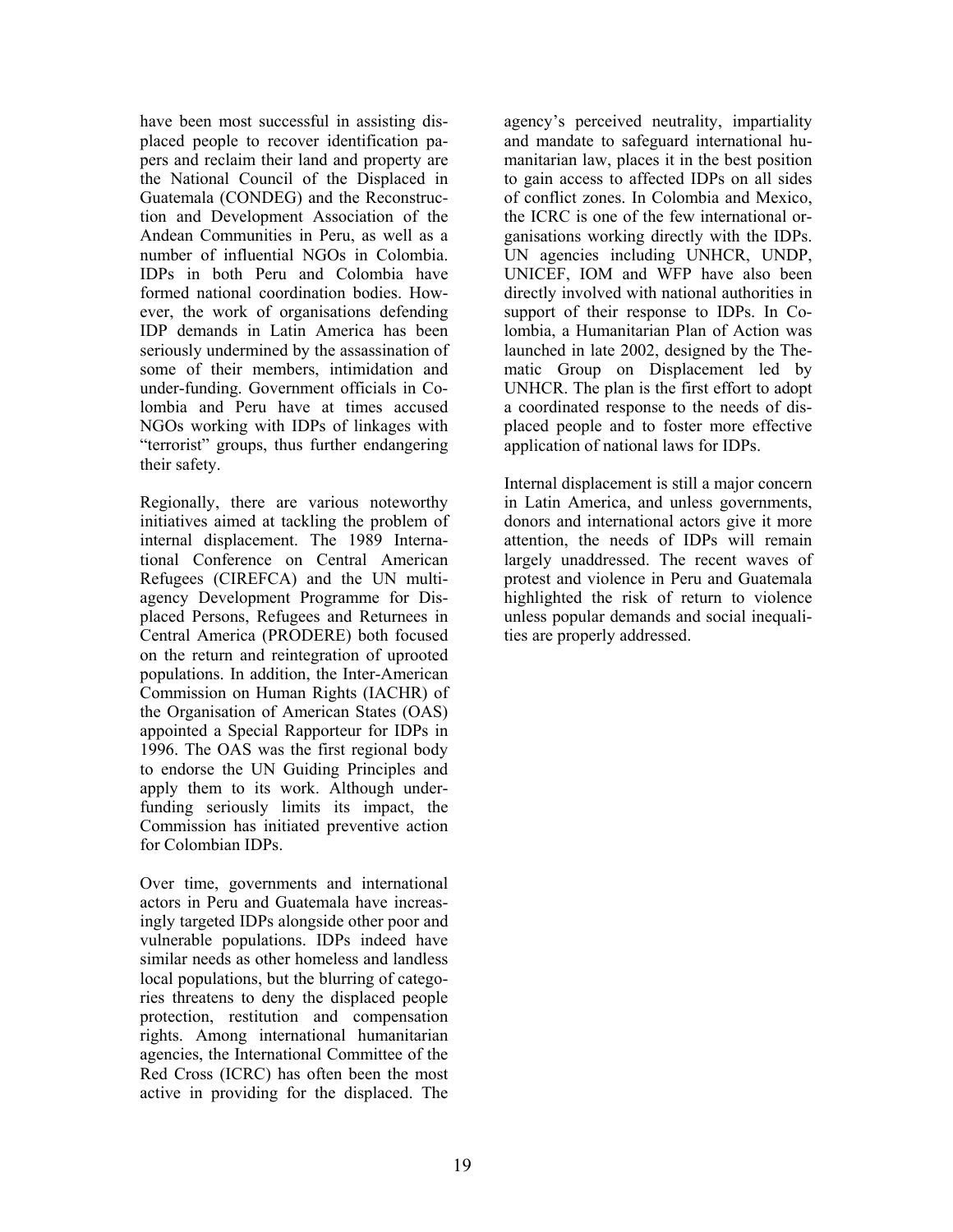## **Asia-Pacific**

*With some 3.6 million IDPs, Asia-Pacific is the region second most affected by conflictinduced displacement in the world. In addition, the region is also by far the most affected by natural disasters which leaves hundreds of thousands homeless and displaced, with their livelihoods destroyed, every year. Large-scale infrastructure projects also cause displacement, forcing many to leave their homes, often without appropriate measures to mitigate their plight and assistance to restart their lives. The number of IDPs in Asia-Pacific equals that of refugees from the region.* 

*Although the stabilisation of some conflict situations in the region has allowed major return movements to take place in the course of 2003, hundreds of thousands were also forced out of their homes during the year. In addition, large numbers of people remain unable to return after many years away from their homes. Return and resettlement continued during 2003 in Indonesia, Afghanistan and Sri Lanka, albeit at a slower pace than during 2002. Countries where people were newly displaced by conflict and fighting during 2003 include the Philippines, Nepal, Indonesia (Aceh), India, Burma and to a lesser extent Afghanistan. In Bangladesh, Indonesia (Central Kalimantan), the Solomon Islands, Pakistan and Uzbekistan no new significant displacement has taken place but tensions and unresolved issues still prevent return.* 

*The "war on terror" now entering its third year continues to have an impact on the plight of internally displaced people in Asia. Tighter asylum regulations and refugee barriers erected in many western countries, including Australia, have meant that people fleeing conflict have often been left with no other option than to seek protection within the borders of their native countries. Furthermore, several governments in 2003 continued or intensified what they refer to as "counter-terrorist" operations. In some cases this has undermined opportunities for* 

*peaceful settlements of secessionist or revolutionary struggles, namely in Indonesia's Aceh province, in the Philippines' southern island of Mindanao and in Nepal. Human rights observers are concerned that such operations are often accompanied by human rights violations, with vulnerable groups, like the internally displaced, being particularly at risk.* 

#### **Conflict patterns and main causes of displacement**

Across the region, conflicts causing internal displacement display some common patterns such as the legacy of colonial rule and incomplete state-building processes. Although seemingly ethnic or religious in nature, many conflicts in Asia are rooted in poverty and the exclusion of certain regions or social groups from the economic development process. These socio-economic cleavages express themselves as political tensions and the stigmatisation of certain ethnic or religious groups – often manipulated by local elites. The inter-religious conflict in the Maluku province of Indonesia, which has since 1999 caused the displacement of over a quarter of a million people, is a good illustration of a situation where economic disparities, and their exploitation by politicians and the military, have fuelled religious polarisation and conflict.

Transmigration policies have often been at the root of conflicts in the region, especially in Indonesia and the Solomon Islands where violence has been linked to growing ethnic or religious differences and land disputes. The economic success and political predominance of migrant groups in an overall depressed economic landscape has created deep resentment among local populations. Transmigration programmes in Indonesia undertaken by President Suharto during the 1960s planted the seeds of present conflicts in that country. Likewise, in the Solomon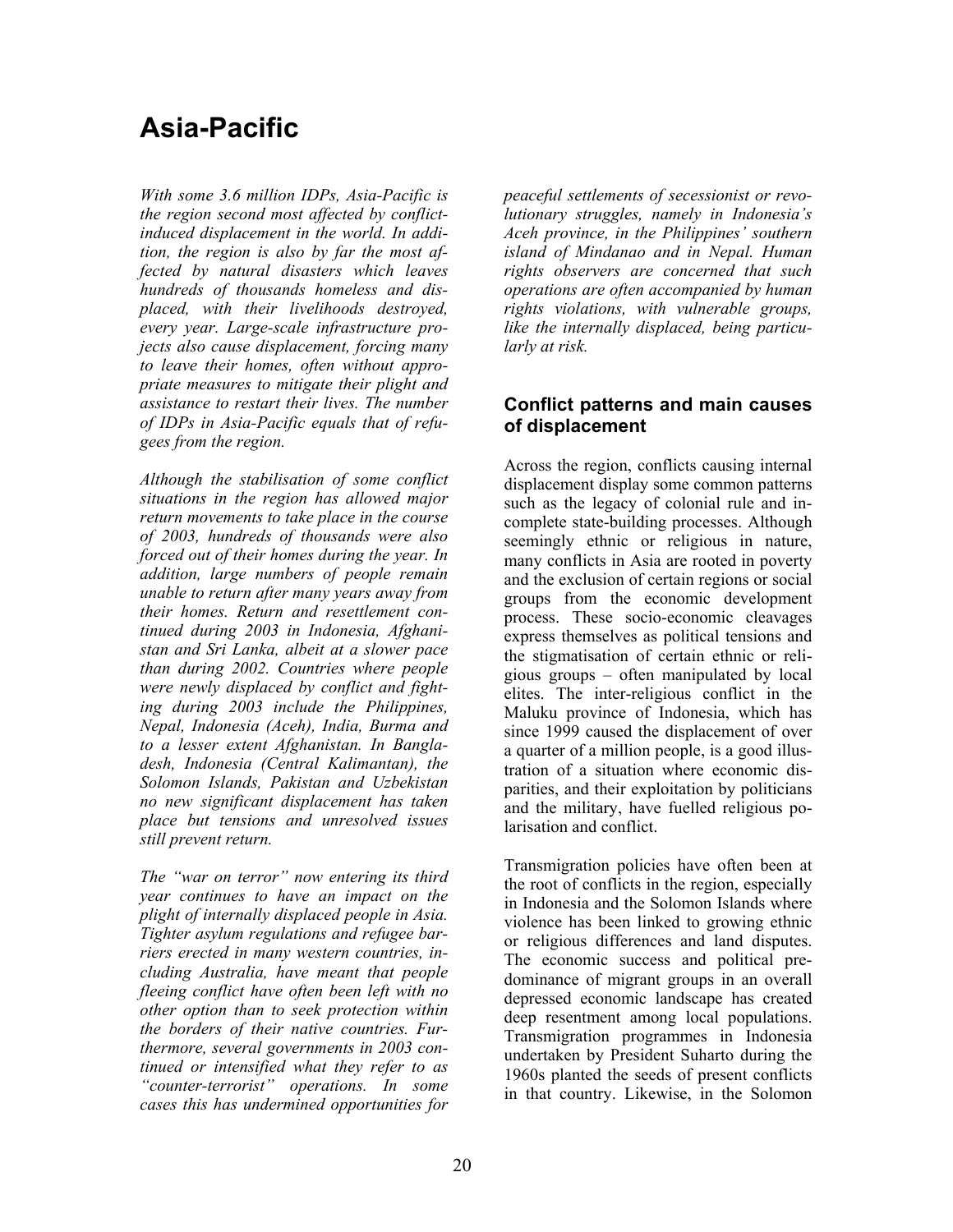Islands, migrant Malaitans who dominated the capital Honiara were forced from their homes in June 1999 by local Guadalcanalese militias frustrated by the lack, as they saw it, of economic opportunities left for indigenous people.

Fighting between secessionist or rebel movements and the ruling state has been a main cause for displacement in Burma, Sri Lanka, the Philippines (southern island of Mindanao), Nepal and in western Indonesia (Aceh). In many cases it has become a strategy of government troops to forcibly displace civilians as a means of weakening the resource base of insurgents. The brutal displacement of ethnic minorities by the Burmese military regime, in an attempt to control the country's border areas, has forced hundreds of thousands out of their homes. In addition, thousands more have been displaced in schemes to resettle the urban poor and in the building of large-scale infrastructure projects. Displacement in north-east India reflects a situation where ethnic tensions arising from migrant influxes, land disputes and limited access to political or economic power, has led to the emergence of secessionist movements. These groups have often used violent means to force certain populations out of their homes.

Other causes of displacement in Asia include the low intensity war waged by India and Pakistan for the disputed Kashmir region; persecution against ethnic Pashtuns in northern Afghanistan; and the assimilation policies and disputed land issues in the Chittagong Hill Tracts in the eastern part of Bangladesh. Incursions by Islamic extremists from neighbouring Tajikistan prompted the government of Uzbekistan to forcibly displace several thousand ethnic Tajiks from the border region. In Turkmenistan, the government uses forced displacement to punish dissidents and their families, and increase control over national minorities.

#### **New displacements during 2003**

The main cause for conflict-induced displacement in Asia during 2003 was an intensification of fighting between government security forces and rebel groups, often labelled as "terrorists".

In the Philippines, fighting between the security forces and the rebel MILF in the southern island of Mindanao displaced some 400,000 people in early 2003. Although most have been able to return after the fighting subsided, more than 100,000 people remained displaced towards the end of the year, waiting for peace and security to return before going back. Military operations against other groups in the south of Mindanao, directly supported by United States as part of the "war on terror", have also caused new displacement during the year.

In Nepal, a ceasefire agreement signed between the government and Maoist rebels at the start of 2003 crumbled after peace talks broke down in August and fighting resumed. Since the conflict started in the mid-1990s, hundreds of thousands of people have been uprooted across the country. No reliable figures exist on the total number of people displaced, but the most realistic estimates put their number between 100,000 and 200,000 by end-2003. Most of the displaced have either flocked to the main cities or fled the conflict to India.

Although most of Indonesia's former hot spots are now in a post-conflict recovery phase, in May 2003 the government launched a huge military operation in the western province of Aceh where a rebel group has been operating for more than 25 years. Martial law was imposed and the security forces forcibly displaced more than 100,000 people. The international community has been denied access to the affected population. While many have been able to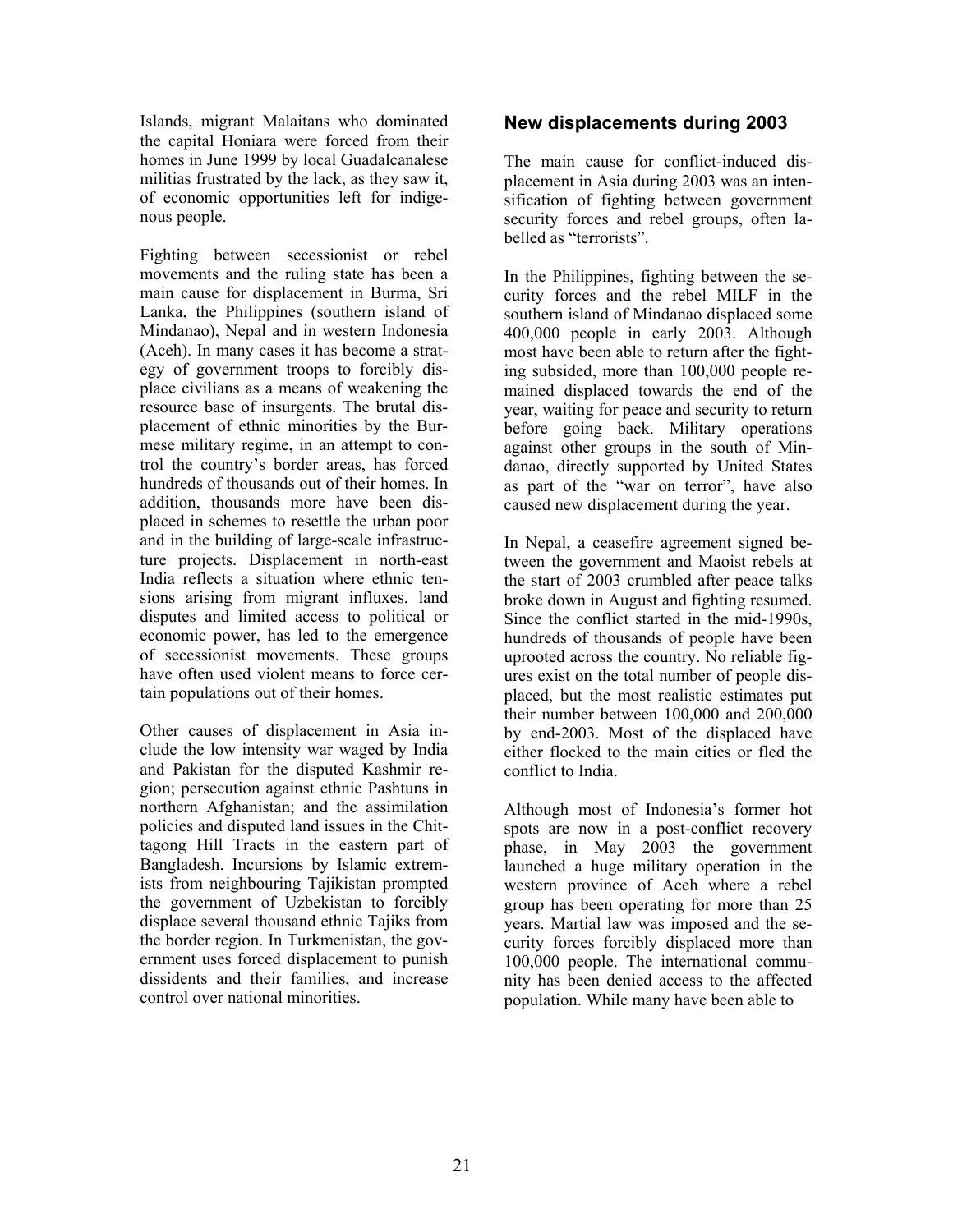return in other areas of the country during 2003, some 600,000 people remain displaced (not including those uprooted in Aceh).

In India, attacks by separatist militants in Kashmir continued to create new displacement and prevent the return of an estimated 350,000 IDPs who fled the Kashmir Valley in 1989. Civilians living on both sides of the Line of Control dividing Indian and Pakistani controlled Kashmir continued to be displaced because of shelling by both sides. Both the Pakistani and Indian governments claimed that fighting in Kashmir was part of the global "war on terror".

In north-east India, armed conflicts between numerous local insurgent groups may have displaced more than 250,000 people in recent years. Towards the end of 2003, ethnic violence in the state of Assam led more than 20,000 people to flee and settle in relief camps. An unknown number of people also remain displaced in the state of Gujarat after an outbreak of religiously motivated communal violence in February 2002.

In Afghanistan, tensions and fighting in the north between rival warlords have continued to displace people to the south and prevented their return. Many refugees and IDPs who had returned since 2002 have found their homes or land taken by other displaced persons or local commanders and have been forced into a new cycle of displacement. Most have chosen to head for the main cities of Kabul, Jalalabad or Kandahar where they mingle with urban and economic migrants while others have sought refuge with their relatives, making it in both cases very difficult to assess their number. UNHCR puts the current number of IDPs at 185,000, the vast majority living in camps in the south.

#### **Human rights and humanitarian needs**

IDPs throughout Asia are exposed to a number of human right violations, including indiscriminate bombing of civilians, forced labour, forced recruitment, landmines, and limited freedom of movement.

In Afghanistan, the ethnic Pashtuns have, since the end of 2001, been targeted for their real or perceived association with the former Taliban, as well as for their control of scarce resources. Some 60,000 have been forced to leave their homes since the end of 2001. Many have been unable to return and remain in camps, mainly in the south but also in the west. In 2002, Human Rights Watch documented widespread abuses against Pashtun IDPs in camps in the north, including forcible relocations and sexual violence. Assistance in the camps near Herat in the west was gradually phased out during 2003.

In the Indonesian western province of Aceh, the military operation launched in May 2003 has caused concerns among the international community that a major humanitarian crisis was in the making. Prior to the latest offensive, livelihood assessments in the province had shown that years of conflict had disrupted the livelihoods of all civilians in Aceh with the displaced particularly affected. Fighting since May 2003 has further aggravated the living conditions of an already fragile population, disrupting food supplies, electricity, water, schooling and access to healthcare for hundreds of thousands. After having been denied access to the affected population during the first six months of the offensive, a few UN agencies, as well as the ICRC were given authorization to re-establish a presence at the end of 2003.

In Sri Lanka, critics contend that the ceasefire agreement and ongoing negotiations between the government and the rebel LTTE have paid little attention to human rights, with both parties reluctant to examine the abuses of the past. This may foster a climate of impunity and injustice unlikely to help reconciliation. Some 100,000 displaced people interned for years in state-run welfare centres face destitution. As the conflict dragged on, welfare centres designed as a temporary solution became semi-permanent with some IDPs spending a decade living in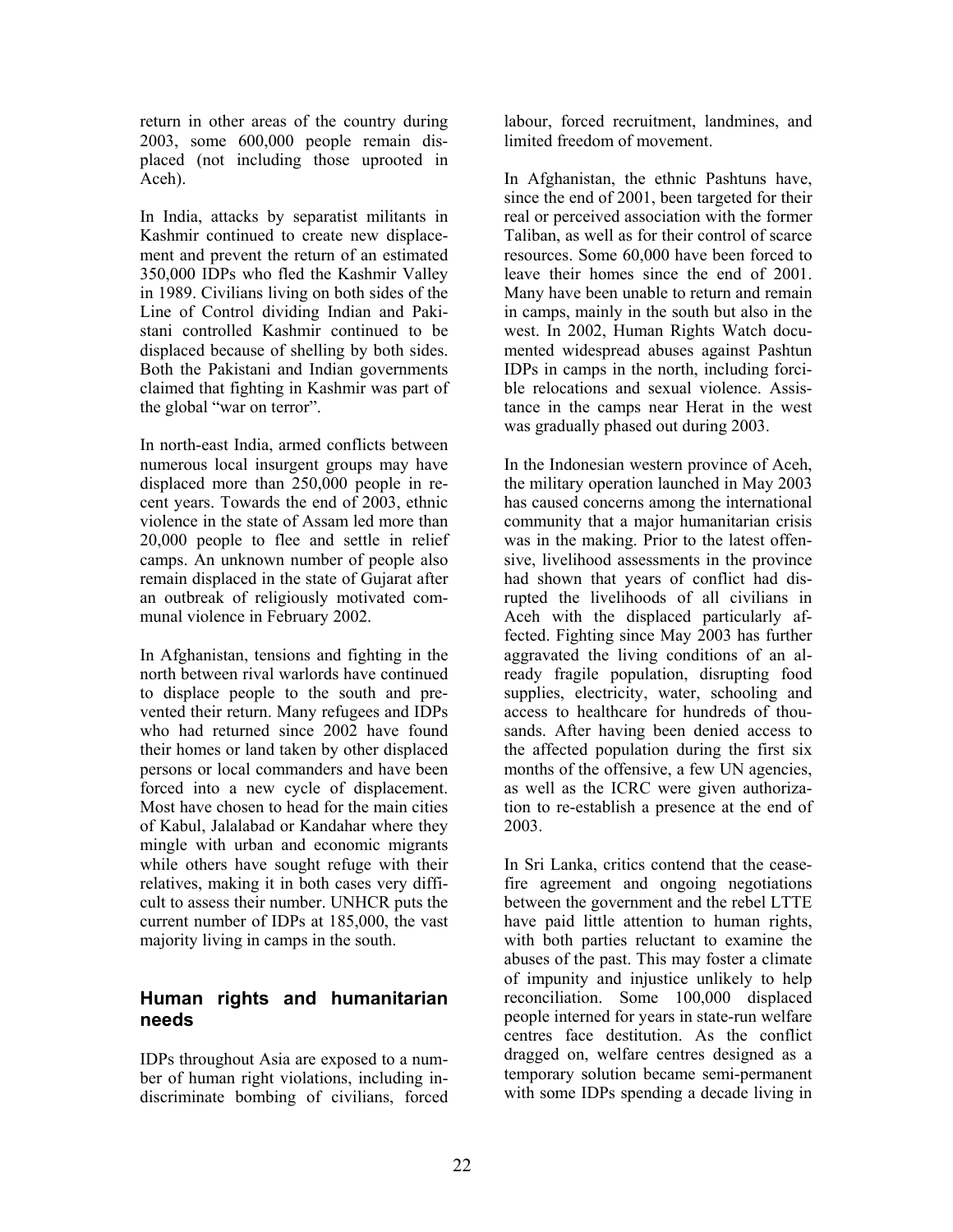squalid, overcrowded conditions. In addition to frequent food shortages caused by the inability of the state to mobilise resources to assist these vulnerable groups, displaced people also face serious psycho-social problems stemming from long-term stays in welfare centres. These include high rates of suicide, dependency attitudes, loss of selfesteem, alcoholism and depression.

#### **Obstacles to safe and dignified return**

Although in 2002 there were large-scale return movements in the three countries most affected by displacement in Asia in recent years – Afghanistan, Indonesia and Sri Lanka  $-$ , the same positive developments were not maintained during 2003. Lack of assistance and self-reliance opportunities; land and property disputes; continued hostility from local populations; and continued fighting meant that many IDPs preferred to wait before returning, or instead chose to be resettled or integrated in their area of displacement.

In Afghanistan**,** only 70,000 IDPs returned during 2003 as compared to some 400,000 IDPs during 2002. Many of those who returned in 2002, including the refugees, were not properly informed of the conditions in areas of return and of the assistance they would get. In 2003, many chose to wait and see before returning. The scaling down of humanitarian operations since mid-2003, following a significant deterioration in the security situation in many areas of the country and repeated attacks on aid workers, has affected reconstruction and assistance programmes. This has put into question the sustainability of the return of IDPs and the approximately two million refugees. Apart from insecurity, the main problem faced by returnees and displaced people are issues related to land and property.

Landmines and episodes of shelling and insurgency also obstructed safe return for IDPs from Indian controlled Kashmir. Landmines are also a major cause of concern in Sri Lanka where more than 300,000 people have returned home since a ceasefire ended 20 years of hostilities in 2002. Despite the ceasefire, however, many remain displaced, and many of those who have been able to return have not done so in safety and dignity. Apart from landmines, returning IDPs face safety threats, property dispossession, landlessness and a lack of basic infrastructure and basic services. Over 600,000 are still displaced in the country. The political crisis between the President and the government in late 2003 raised concern that the peace and return process could be jeopardised.

Apart from Aceh, no new significant incidents of displacement have occurred in Indonesia during 2003. This relative stability has allowed for major return movements, and many displaced people lost IDP status after receiving a termination grant from the government. Areas where return has been possible during 2003 include central Sulawesi, north Maluku, and – to a lesser extent – the Maluku province and central Kalimantan. Local hostility continued to hamper return in many areas.

In the Chittagong Hill Tracts of Bangladesh, the majority of people who had to flee during a two decade long armed-conflict between local insurgent groups and the Bangladeshi government remain displaced because of unresolved land disputes with Bengali settlers.

#### **National and international response**

The response provided by national authorities to the crisis of internal displacement in the Asia-Pacific region varies greatly from one country to the other. Few governments have the capacity or the political will to comprehensively address the concerns and needs of their uprooted population, let alone the root causes of the conflicts leading to such displacement.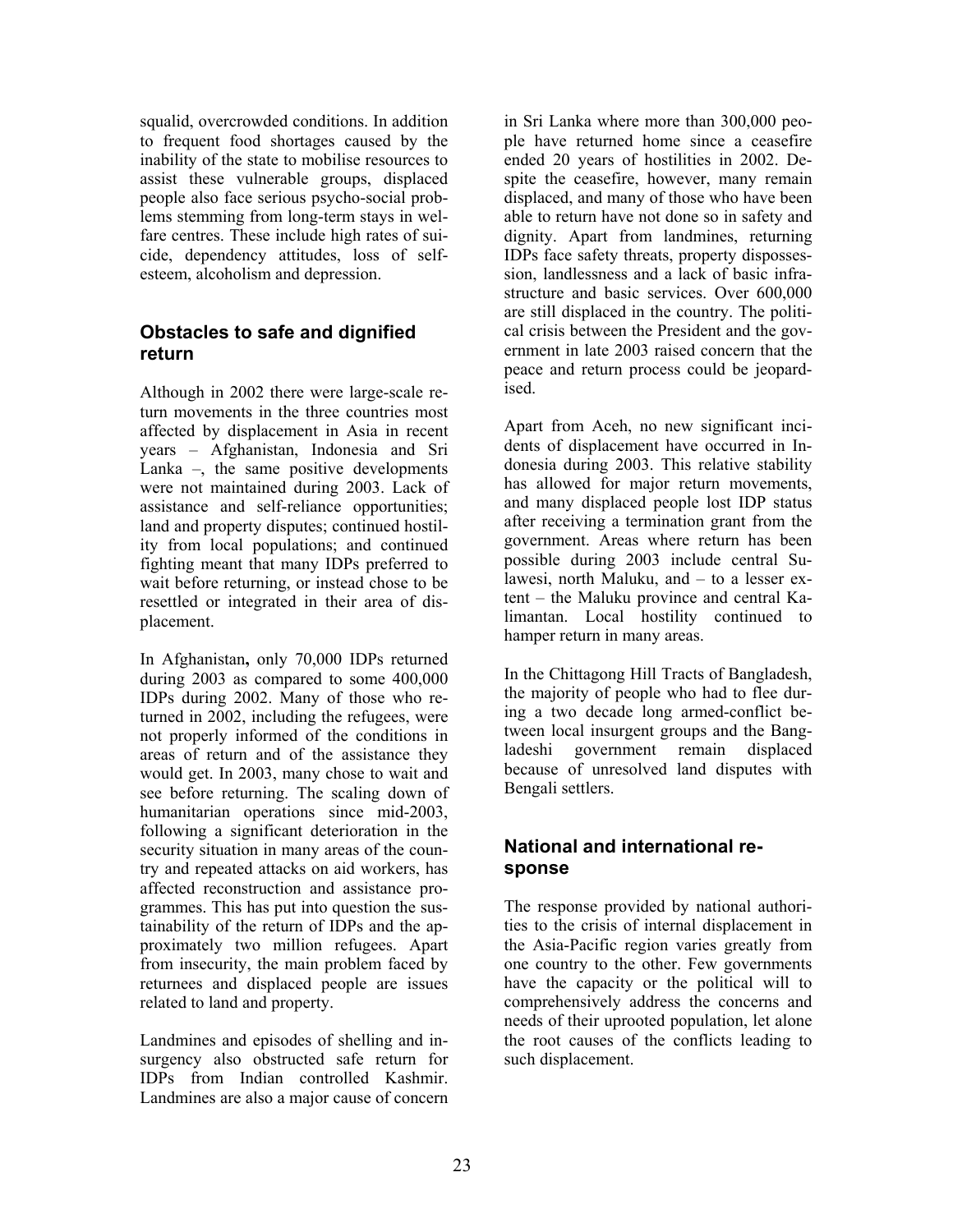Countries where an IDP strategy has been devised to assist in the protection and assistance given to the displaced and their return to their homes include Sri Lanka, Afghanistan and Indonesia.

In Sri Lanka, the government and the LTTE, with the help of the international community, are in the process of settling the 25 year long civil war and assisting with the return of the close to one million people displaced over the years. The government and the UN have jointly devised an IDP return and resettlement strategy, and the LTTE has been closely associated with it. Although many issues need to be settled before all can return, there is hope that the commitment shown by all parties will eventually pave the way for the safe return of all the displaced.

In Afghanistan, the government in close collaboration with the UN is now focusing its efforts on finding solutions for the estimated 200,000 IDPs still living in camps in the south and unable to return due to the continued drought and the persistence of ethnic tensions in the north. The operation plan for the south will seek to identify long-term solutions within a time frame of three years. Another operation plan is expected to be drawn up for the estimated 20,000 IDPs living in the west.

Aceh apart, the government of Indonesia has generally acknowledged its responsibility vis-à-vis IDPs and shown commitment to assisting them at the various stages of displacement. In September 2001, it formulated a national policy to address the problem of internal displacement in the country. Assistance was stopped for some IDPs at the end of 2002, but extended for others until the end of 2003, at which point the government expected the IDP problem to be "solved".

It is a recurrent feature that Asian countries consider any external intervention from the international community as a violation of their sovereignty and interference in their domestic affairs. The ongoing "war on terror" and the war in Iraq during 2003 appear to have encouraged some governments to

step up their own "anti-terrorist" operations against insurgent and rebel groups. Linking such operations to the "war on terror" has enabled governments to escape international involvement and criticism, and thus broadened the spectrum of pursuing military solutions to conflicts.

The Indonesian government, for example, denied international access to the population affected by the military offensive launched in Aceh in May 2003 on the grounds that it considers the fight against the "GAM terrorists" an "internal problem".

Similarly, the only international assistance welcomed by the Nepalese government, in the context of the ongoing conflict, is the provision of military equipment and training to its armed forces. The government has not issued any IDP-specific strategy and has so far not taken any steps to acknowledge the displacement crisis caused by the fighting and its impact on the already exhausted coping mechanisms of the population. Limited assistance has been provided to those displaced by the Maoists, but those displaced by the actions of the security forces are not recognised as IDPs, nor do they qualify for any assistance from the authorities. The vast majority of aid agencies are implementing development programmes. None of them are specifically addressing the emergency assistance needs of IDPs.

Similar to Nepal, some countries refuse to acknowledge any displacement problem and consequently often deny access to this vulnerable group. In Burma, the military regime continues to harass the country's internally displaced population and many are forced to survive by their own means, in the jungle or with relatives. International humanitarian actors are denied access to more than 500,000 IDPs in the border areas towards Thailand.

In India, where IDPs often live under precarious conditions in relief camps, there is no national IDP policy and the government systematically refers to IDPs as "migrants". The Indian government also frequently de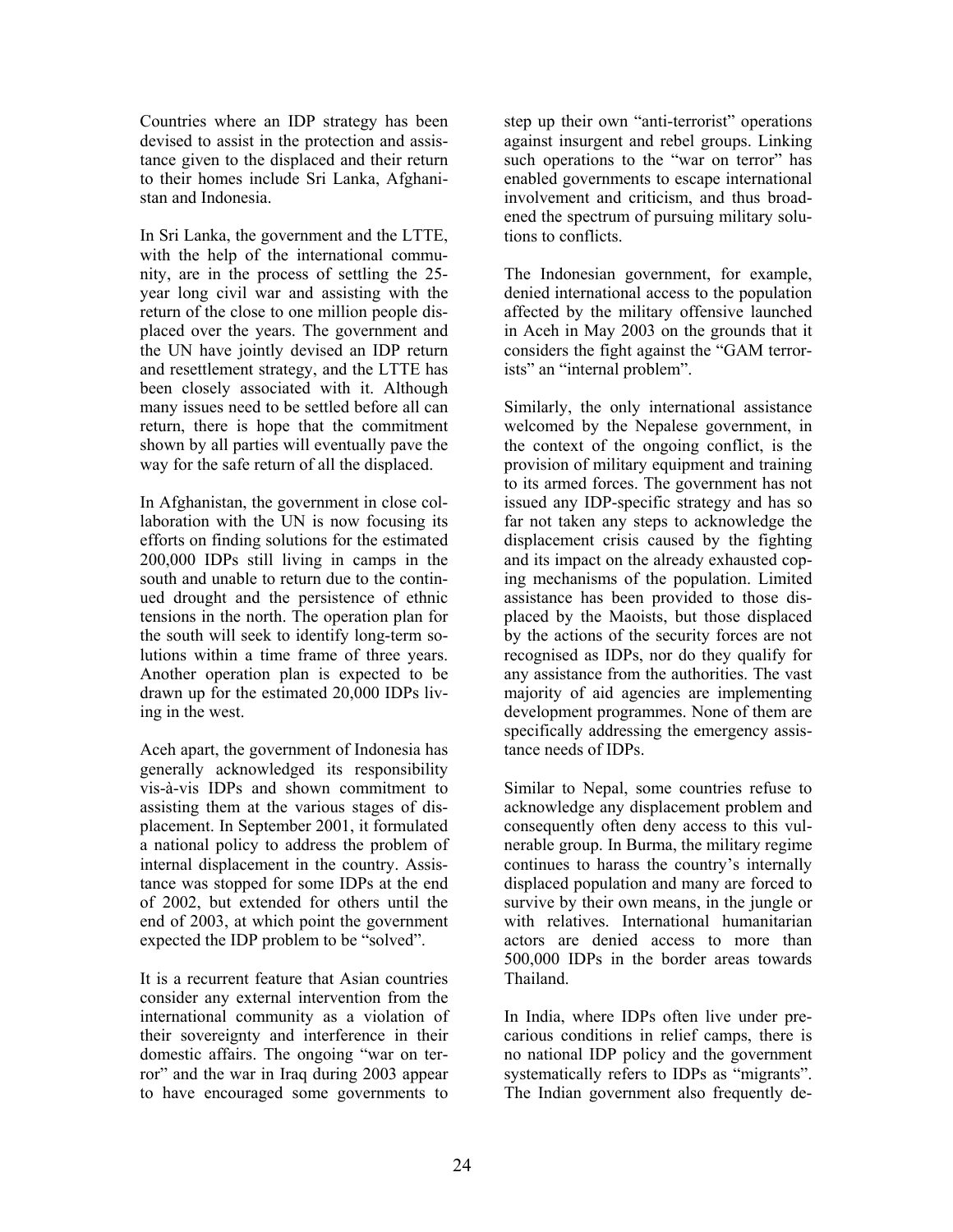nies international access to the affected populations.

It should also be noted that in some countries, the problem of internal displacement is largely ignored by the international community. International organisations and donor countries have for example done little to address or even monitor the situation of those internally displaced by conflict in India and Bangladesh. The effect of the Iraq war has seemingly diverted the donors' attention away from other displacement situations where financial assistance is urgently needed. Availability of funding is particularly important in countries were large numbers of IDPs are now returning home and are in need of assistance to restart their lives. Towards the end of 2003 only half of the amount required to assist IDPs and other vulnerable populations in Indonesia had been forthcoming. In Afghanistan, the deteriorating security situation has apparently discouraged many donors from funding programmes targeting the residual caseload of IDPs and assisting the return of refugees and displaced persons, thereby undermining the sustainability of their return.

#### **Absence of regional mechanisms**

Asia has no dedicated regional mechanisms to deal with problems of internal displacement. Most regional efforts to coordinate and improve the response to internal displacement in Asia come from nongovernmental organisations, national human rights commissions and academic researchers, including within the framework of the Asia Pacific Forum of National Human Rights Institutions.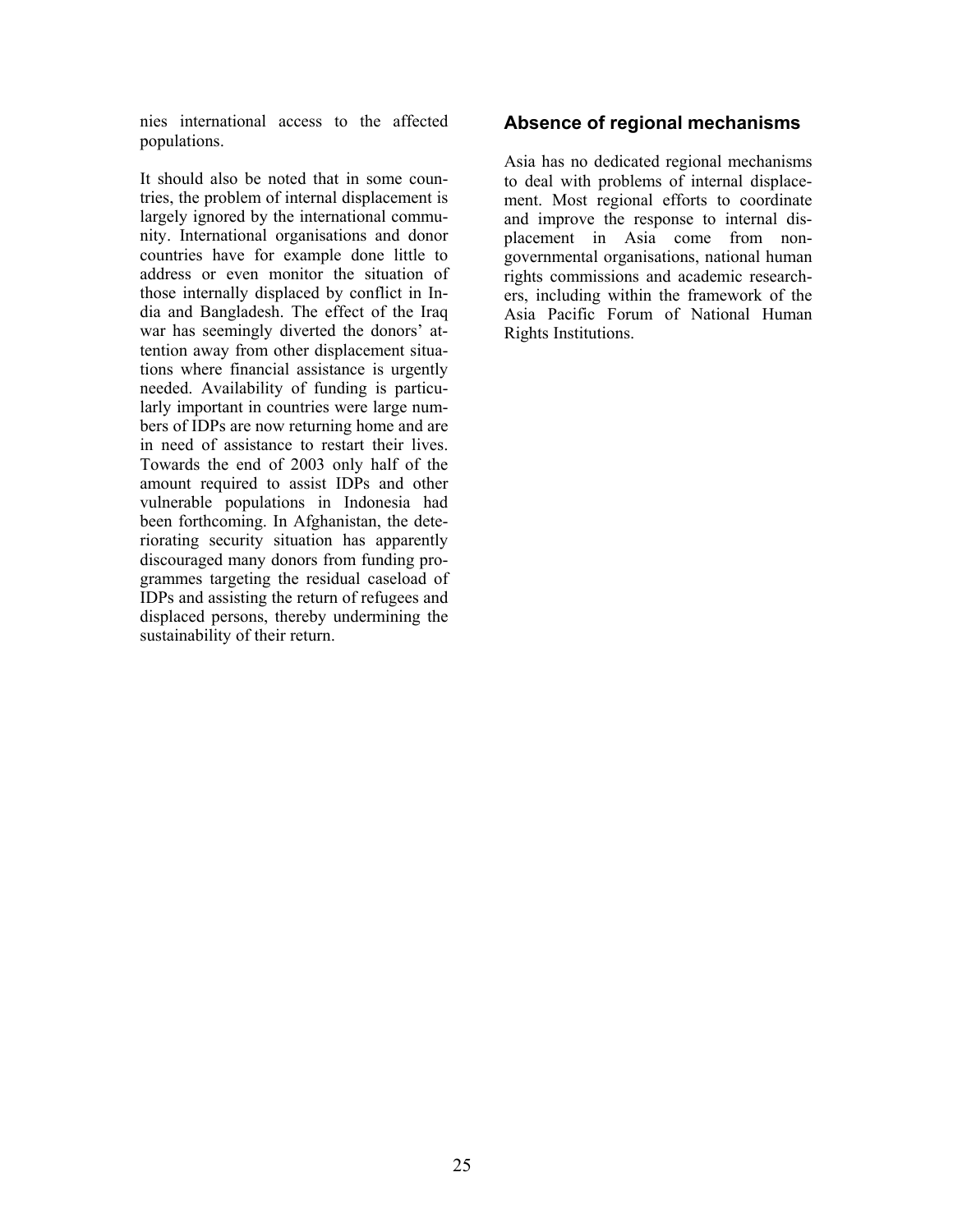## **Europe**

*A quarter of Europe's 45 states – eleven countries in all – are affected by internal displacement. By the end of 2003 at least three million people across Europe were internally displaced, more than twice the number of refugees originating from the continent. The main wave of these displacements followed the end of the Cold War with the outbreak of ethnic conflict in the former Yugoslavia and the Soviet Union in the early 1990s. More than a decade later many of these people remain displaced. In more recent years, further displacements have taken place in Serbia and Montenegro (Kosovo), Macedonia, Turkey and the Russian Federation (Chechnya). Over the past three years, the number of internally displaced people in Europe has decreased by more than half a million as large numbers of IDPs have been able to return in several countries, including Bosnia and Herzegovina, Croatia, Macedonia and the Russian Federation.* 

*With the overall improvement in the IDP situation has come the inevitable decline in interest in the plight of those millions of people who remain unable to go home. There has been a shifting of responsibility for IDPs among international agencies as humanitarian agencies have reduced their IDP activities in the expectation that development actors will start providing long-term responses. In particular, one of the main IDP advocates, the UN High Commissioner for Refugees, has reduced its IDP activities in Europe. Apart from the direct support given to IDPs, this has also affected the IDP protection expertise provided to national authorities. In the wake of this, other organisations, notably the Organisation for Cooperation and Security in Europe (OSCE), are signalling to step up their involvement in the IDP issue. In the longer term it is hoped that the prospect of joining the European Union, which requires compliance with human rights standards, will be a powerful incentive for many countries to find durable solutions for their internally displaced.*

#### **Durable return?**

South-eastern Europe has seen the bulk of the return movements of IDPs and refugees in recent years, notably in Croatia and Bosnia and Herzegovina. This major achievement can be largely attributed to the involvement of the international community and its determination to overcome resistance of nationalist forces and reverse the ethnic cleansing they had carried out during the war. The return process has been sustained by the enforcement of property rights, a principle written into the Dayton Peace Agreement which ended the war in Bosnia and Herzegovina in December 1995. As a result, a significant number of IDPs have been able to go back to areas dominated by other ethnic groups (minority returns).

However, the return of IDPs in south-eastern Europe remains a fragile process, and its completion will take more time. In Bosnia and Croatia, return areas are severely hit by economic depression and offer little opportunities for returnees to sustain their own life. The situation is worse for minority returnees, who often face discrimination with regard to access to public services, reconstruction assistance, and jobs. Observers on the ground report that many returnees have chosen to sell their properties and relocate permanently elsewhere in their country. Durable solutions for those still internally displaced largely depend on the provision of reconstruction and housing assistance and sustained advocacy efforts on the part of the international community. The remaining IDPs in Macedonia and Moldova, although much smaller in numbers, face similar constraints on their return.

In the Russian Federation, federal authorities have been keen on accelerating the return of IDPs to Chechnya despite the worrying security conditions in the war-torn republic. Intimidation, de-registration from aid lists and the closure of tent camps have all been used to exert pressure on IDPs to return to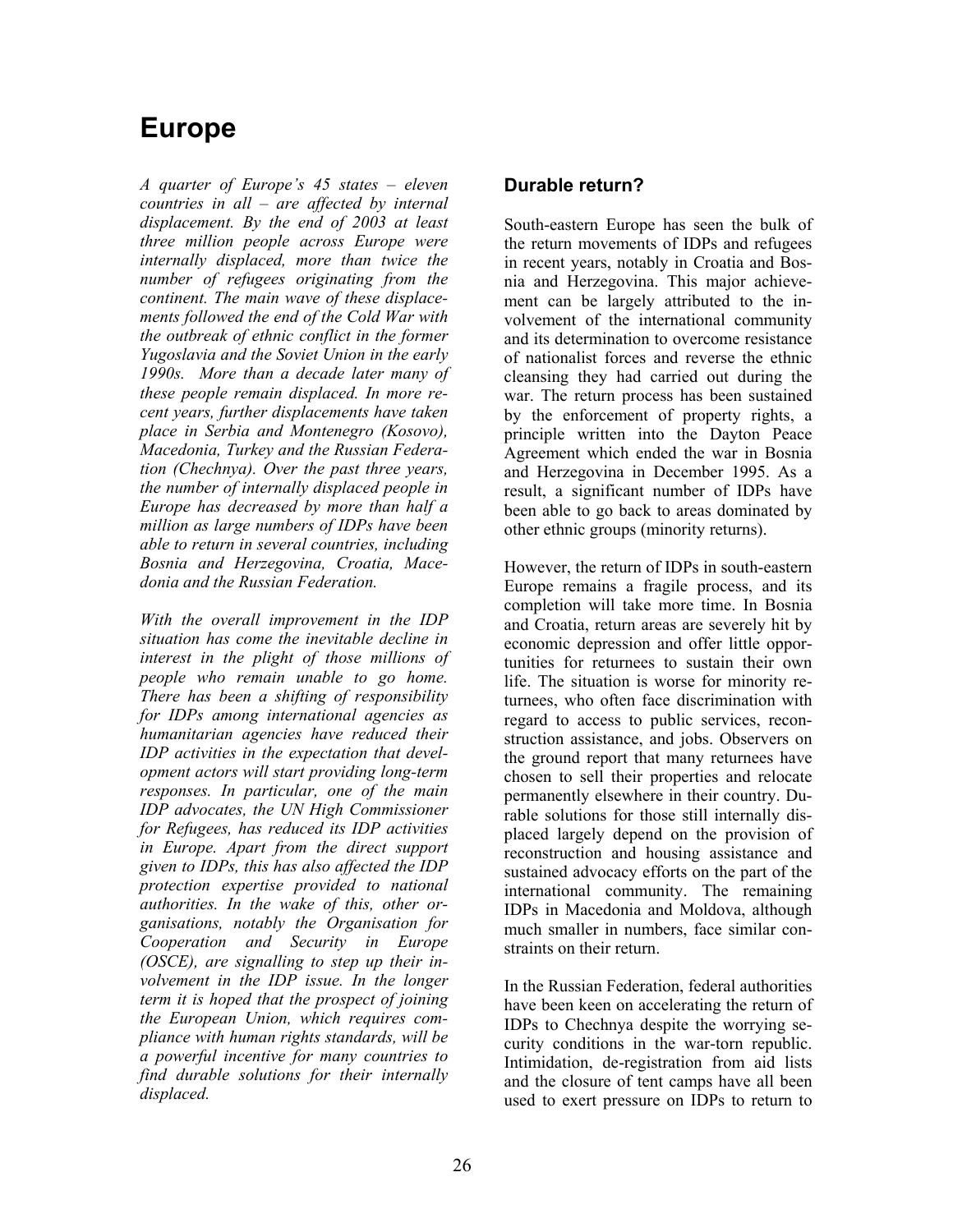Chechnya. As a result, the number of IDPs registered by international agencies in the northern Caucasus decreased from an estimated 200,000 in 2000 to 70,000 at the end of 2003. This decrease is misleading, however, as in many cases it does not reflect the finding of durable solutions. Most returnees have found themselves in very precarious living conditions after going back; some were even forced to move into collective centres because their own homes had been destroyed.

International organisations generally face no constraints accessing victims of internal displacement in the region and monitor their return, with the notable exception of the Russian Federation and Turkey. In these two countries, UN agencies and NGOs have long been unable to maintain an international presence in areas affected by internal displacement because of insecurity or political obstruction. The recent visits of the UN Representative on Internally Displaced Persons to Turkey in 2002 and the Russian Federation in 2003 signaled growing openness on the issue by the two governments, and were seen as first steps towards acknowledging the problem and implementing durable solutions in line with international standards.

#### **Protracted displacement**

As a whole, the return of IDPs to their places of origin remains the exception in Europe. In several countries, the number of IDPs has hardly changed for years, despite the fighting which caused the displacement, having ended a long time ago. A total of 2.2 million IDPs are caught in such long-term displacement situations in Azerbaijan, Georgia, Serbia and Montenegro, Turkey and Cyprus.

In Azerbaijan and Georgia, the internally displaced have become hostages of conflicts that have been "frozen" for more than a decade, and prospects for their return in the near future are extremely limited. In Serbia and Montenegro, the return of Serb Kosovars is

on the agenda of the UN administration in Kosovo, but the violence overshadowing inter-ethnic relations in the province has prevented any substantial return movements. In Turkey, the government has launched a return and resettlement programme for people evicted from their villages during the conflict in the south-eastern part of the country. However, there are concerns that the programme may not adequately take into account IDPs' needs, and that only a small fraction of the displaced population has been able to benefit from this initiative. In Cyprus, people have been displaced for three decades, since the invasion by Turkish troops and the island's division in 1974. Prospects of ending displacement in Cyprus have been closely connected to ongoing efforts to settle the long-standing conflict before the accession of Greek Cyprus to the European Union in 2004.

With the exception of Cyprus, IDPs are waiting for durable solutions in squalid conditions, packed into sub-standard shelters, with poor access to water and other utilities, and with very little possibility of generating income. As a result, their physical and mental health deteriorates, and reports show they suffer from nutritional deficiencies, epidemics and social marginalisation. In some countries, discriminatory practices and policies have made IDPs second-class citizens, with restrictions on their voting rights, access to documentation, freedom of movement, and access to public services.

Despite the long-term nature of many displacement situations, governments are often reluctant to consider resettlement and integration of IDPs in other areas of the country, in particular in cases where IDPs were displaced from secessionist or occupied territories no longer under the control of the government. In Azerbaijan and Georgia, for example, the governments have long kept IDPs deliberately in difficult humanitarian conditions and in legal limbo as they feared that resettlement and integration would amount to an implicit acknowledgement of the status quo and thus weaken their claim on the lost territories. It was only in 2002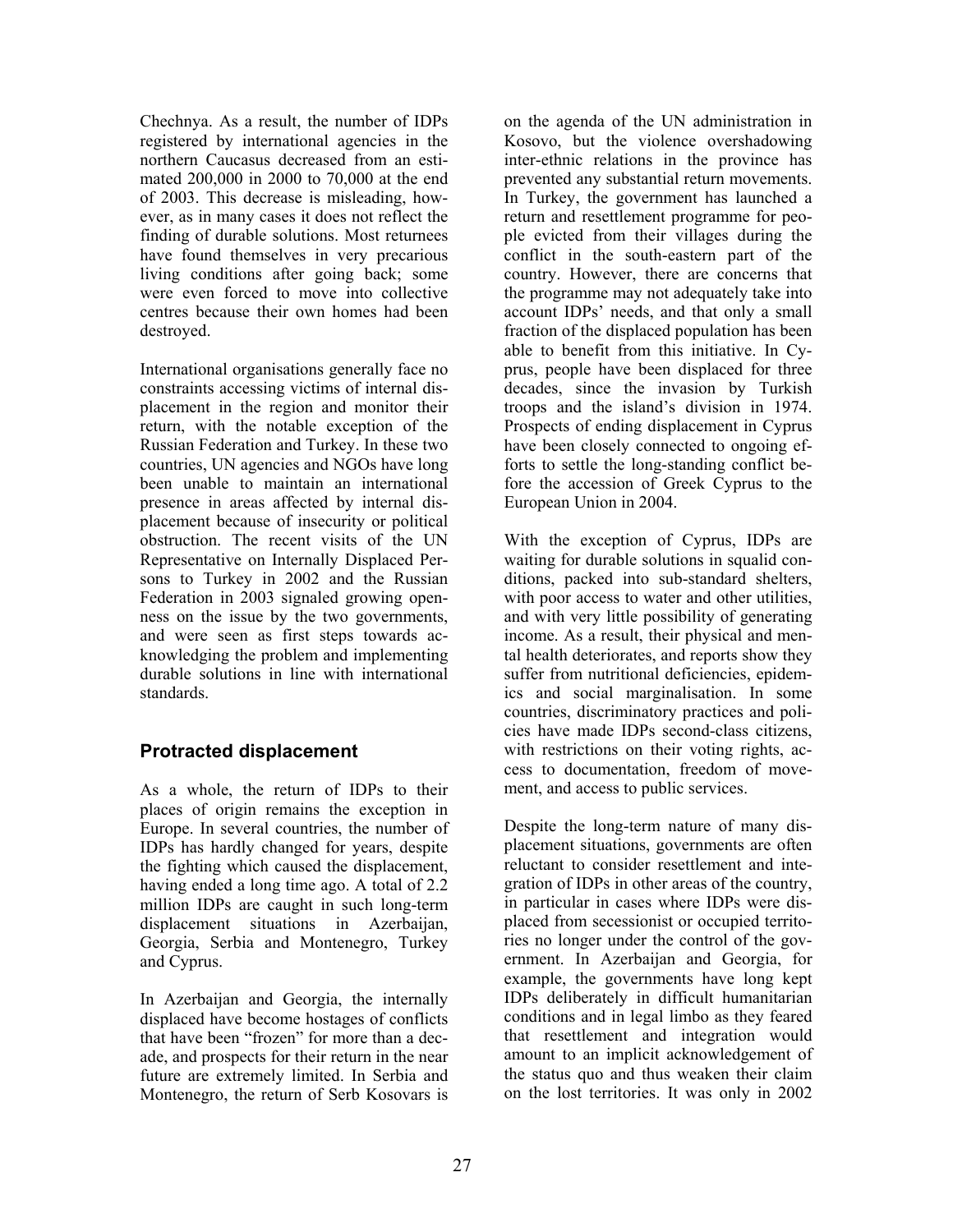that the government of Azerbaijan, for example, started to allocate more substantial resources to the provision of alternative accommodation for IDPs in rural areas, with the objective of closing down all camps by 2004. At the same time, as the case of Cyprus shows, displaced communities may be unwilling to renounce their identity of "displaced persons" as long as they remain unable to return home or recover their lost property.

#### **Protection in transition**

With the exception of the Russian Federation, the immediate emergency phase in all situations of internal displacement in the region has now ended and governments have progressively modified their approach to the problem of IDPs. They have moved away from humanitarian assistance, and instead made efforts to mainstream their response to the protection and assistance needs of IDPs into development strategies and poverty reduction plans. In several countries, this means the phasing-out of direct assistance to IDPs, as it is expected that IDPs will take advantage of the benefits provided by the regular social welfare system as other citizens do. The Russian Federation remains the only situation of internal displacement in the region considered a humanitarian emergency by UN agencies.

In this delicate transition period for IDPs, a process of shifting responsibility for IDPs among international agencies has also been going on. Humanitarian agencies have reduced their activities on behalf of IDPs, as they expect development actors to step in and provide long-term responses. In particular, IDPs have progressively lost some of the attention given to them by one of their main advocates, the UN High Commissioner for Refugees. IDPs have been of concern to the UN refugee agency in eight of the eleven situations of internal displacement in the region. But the UNHCR's provision of assistance and protection of IDPs in the region has decreased in all countries during recent years. This has also affected the expertise

and capacity support provided to national authorities with regard to the protection of IDPs in several countries.

#### **A role for regional organisations**

Regional political or human rights organisations in Europe have therefore a considerable role to play with regard to internal displacement. Their own mandate and capacity have already allowed them to complement or take over some of the protection and advocacy functions, which were being done until now by UN agencies for IDPs in the region. But much remains to be done to ensure that these contributions are consistent throughout the region.

Thanks to its comprehensive approach to security and its large field presence, the OSCE has made a valuable contribution to the search of durable solutions to internal displacement. In Bosnia and Croatia, OSCE field missions have promoted and closely monitored the process of restitution of properties to pre-war owners. In the south Caucasus, the OSCE, in 2000-2002, sponsored a legal survey, jointly with the Brookings Institution, on the compliance of national legislation with the Guiding Principles on Internal Displacement in Armenia, Azerbaijan and Georgia. By explicitly confirming the usefulness of the Guiding Principles for the work of the organisation and its member states in a decision adopted in December 2003, OSCE foreign ministers signalled support for a stronger role of the OSCE on IDPs.

The various institutions of the Council of Europe have also been increasingly involved in the issue of internal displacement. The Parliamentary Assembly has long monitored displacement situations in Europe through the appointment of ad-hoc rapporteurs. On 25 November 2003, the Assembly recommended the organisation's Committee of Ministers to examine the situation of IDPs more systematically and to contribute to the promotion of the Guiding Principles at the European level. The Council of Europe's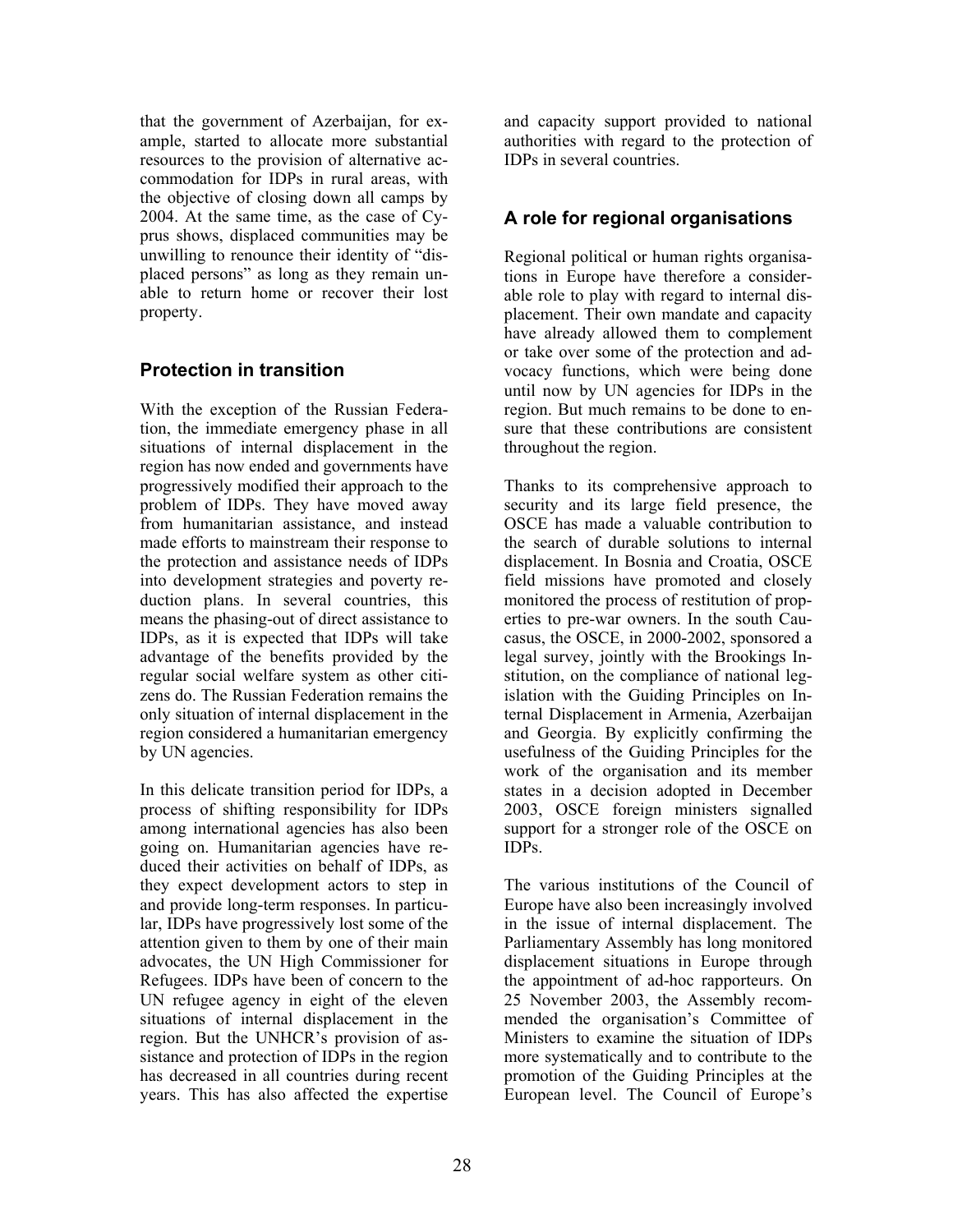Commissioner for Human Rights has visited countries affected by internal displacement, and issued recommendations to the relevant national authorities with regard to their treatment of IDPs. Finally, the European Court of Human Rights has passed several landmark judgments about violations of the right to respect for home and property in situations of internal displacement, such as Cyprus and Turkey. Numerous applications in relation to displacement in Chechnya have also been lodged to the Court.

The prospect of joining the European Union has been a strong incentive for European countries to implement durable solutions for IDPs, as compliance with European human rights standards, particularly with regard to the protection of minorities, is one of the key criteria to be fulfilled by candidates for EU membership. The EU Commission regularly monitors the applicants' human rights progress, including its record on the treatment of IDPs, as in the case of Turkey.

The situation of IDPs is also expected to influence the integration of the countries of the Western Balkans into the EU. The imminent accession of southern Cyprus to the EU in May 2004 boosted support for the island's reunification at parliamentary elections in the Turkish part in December 2003. Potentially, this could pave the way for a settlement on the return of IDPs and the restitution of their properties.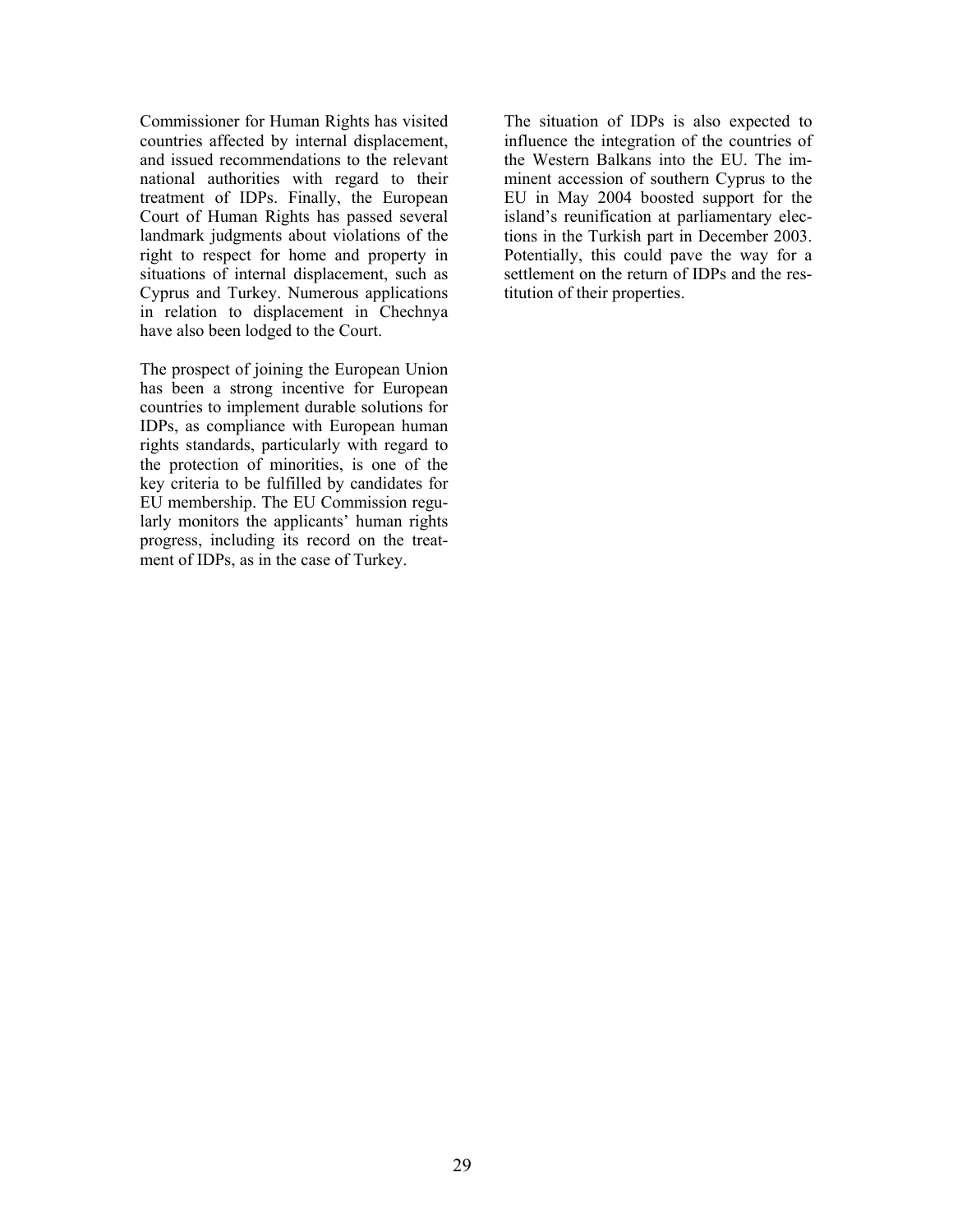## **Middle East**

*Although the Middle East is home to the world's largest single refugee population – the Palestinians – regionally, it has one of the smallest internally displaced populations. Across the region there are an estimated 1.8 million internally displaced compared to 4.8 million refugees. This estimate should be treated with caution, however, as many IDPs in the region have never been registered. At the same time, the number includes many descendants of IDPs, reflecting the fact that internal displacement in the region has often spanned over several generations. In fact, over half the internally displaced people in the Middle East have been displaced for at least twenty years.* 

*The main event affecting IDPs in the Middle East in 2003 was the US-led armed intervention in Iraq followed by the overthrowing of Saddam Hussein's regime. The UN had feared that an additional one million people would become displaced within Iraq as a result of the war. While displacement did not take place on this scale, close to 80,000 people were forced from their homes during the fighting. In the wake of the fall of Saddam Hussein, a number of international humanitarian organisations, including some assisting IDPs, established a presence in Iraq. Many left the country in the second part of the year, however, because of growing insecurity and the direct targeting of humanitarian actors. This reduction in humanitarian operations in Iraq has diminished the likelihood of finding durable solutions for the many Iraqis who remain displaced in the near future.* 

*The situation of the internally displaced in other parts of the Middle East did not improve over the past year. The current state of the Israeli-Palestinian conflict has caused additional internal displacement of Palestinians in the Gaza Strip and the West Bank, and continuing tensions between Israel and Syria have prevented the return of the IDPs displaced from the Golan Heights.*

#### **Causes and areas of displacement**

Internal displacement in the Middle East has resulted from religious and ethnic conflicts which have spanned several decades, as well as competition over land and natural resources. In many cases, conflicts and subsequent displacement have led to the resettlement of populations along ethnic or religious lines. In Iraq, the regime of Saddam Hussein, dominated by Sunni Muslim Arabs, for decades killed or displaced hundreds of thousands of members of the ethnic Kurdish minority, culminating in the 1988 Anfal campaign during which more than 100,000 Kurds lost their lives. Until the eve of the US-led intervention in Iraq, the regime pursued a policy of "Arabisation", expelling the non-Arab population – Kurds, Assyrians and Turkomens – from the oilrich region of Kirkuk and replacing them with ethnic Arabs from the south in an attempt to increase control over the region's natural resources by changing its ethnic character. The government also uprooted large numbers of Shia Muslim Arabs in the southern marshlands in retaliation for their alleged support of the uprising against the regime in the wake of the end of the first Gulf War in 1991.

Hundreds of thousands of people were internally displaced by the civil war in Lebanon from 1975 to 1990. Some 300,000 IDPs remain unable to return because of continued instability in the southern part of the country, which despite the withdrawal of the Israeli army in 2000 is still plagued by clashes between the Lebanese guerrilla group Hezbollah and Israeli forces. The wars between Israel and its neighbours after 1948 caused large-scale displacement, including the internal displacement of Arabs within Israel and of inhabitants of the Golan Heights within Syria. These IDP populations, each of whom now totals several hundred thousand, have been displaced for decades and there is little prospect for return any time soon.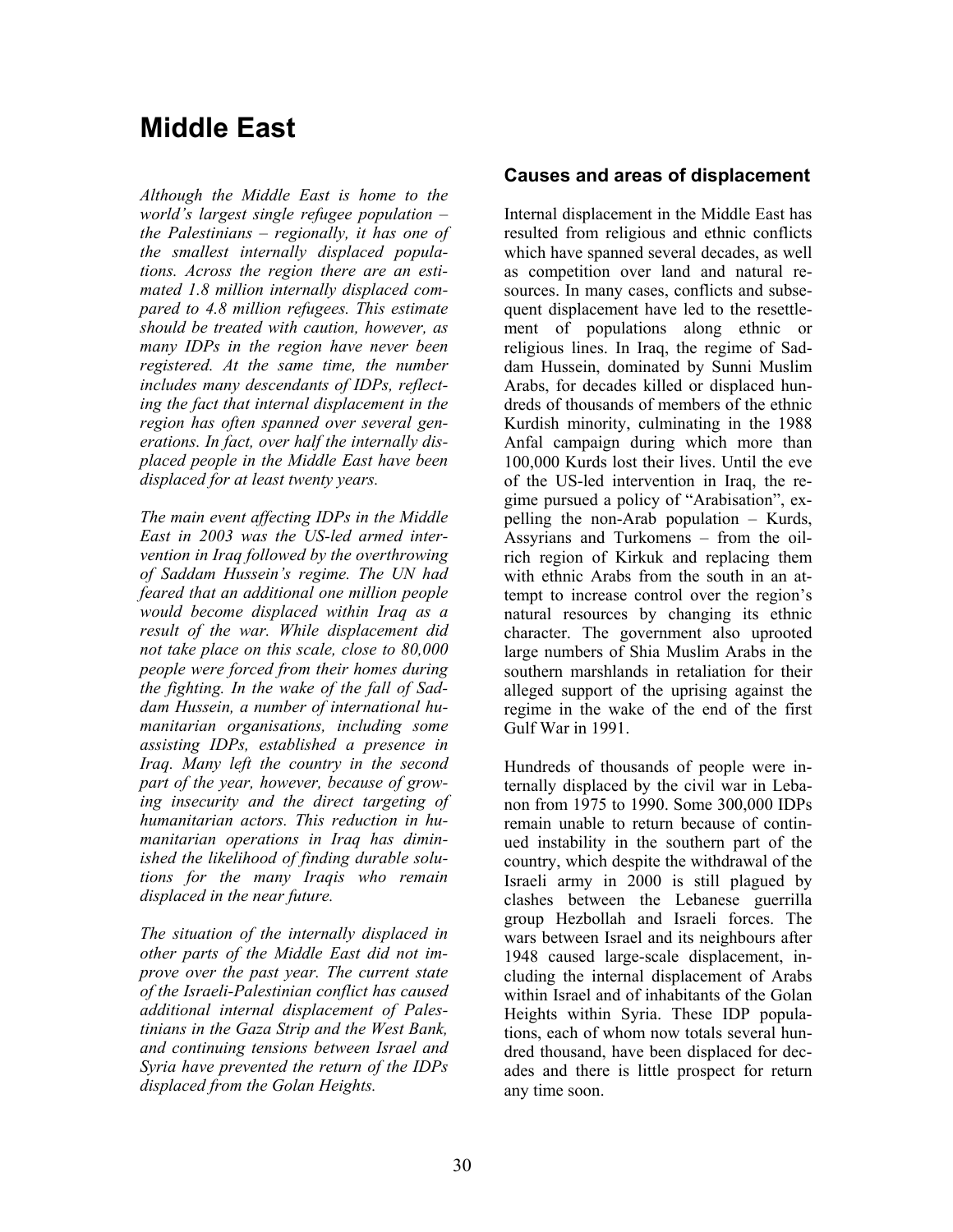The current Israeli-Palestinian conflict has led to the demolition of the homes of several thousand Palestinians in the Gaza Strip and the West Bank. The construction of a "security barrier" by the Israeli government, which could incorporate up to ten per cent of the West Bank, has also displaced people, and cut others off from their land.

#### **Human rights and humanitarian situation**

The human rights situation in the Middle East generally remains poor. Violence against IDPs has been particularly severe in the Palestinian Territories and in Iraq. The humanitarian situation of people in the Palestinian Territories, whether displaced or not, worsened in 2002 and 2003. Human rights organisations have reported violations committed by the Israeli Defence Forces, such as unlawful killings and the destruction of civilian property, since the beginning of the second Intifada in September 2000. In Iraq, extra-judicial killings, torture, forced evictions of minorities and political opponents were widespread under the previous regime.

Internally displaced people are often among the poorest and most vulnerable, as in the case of Iraq and the Palestinian Territories. In other cases, IDPs do not have significant humanitarian needs over and above those of the rest of the population. The repossession of land and properties is generally their most pressing concern. In Israel, IDPs have been trying to return to their villages of origin for over 50 years, but so far the Israeli government has not allowed them to do so. People displaced within Syria still seek restitution of their lands in the Golan Heights, an area taken by Israel in 1967.

#### **Durable solutions**

Over half the IDPs in the Middle East have been displaced for at least twenty years. It is difficult to assess whether these long-term IDPs have in fact integrated into their new locations and even whether they should still be considered IDPs. This is particularly the case for many displaced villagers in Lebanon and in northern Iraq, who have been resettled in urban areas for decades and have little incentive to return to their areas of origin where their villages were destroyed or, at best, still lack infrastructure and employment opportunities. Registration of property claims and the return process itself have been delayed in Iraq due to the growing insecurity in the second half of 2003.

Another factor slowing or preventing return, particularly in Lebanon, is that children whose parents were displaced years ago generally lack strong childhood ties with their family's place of origin. In the case of Israel and Syria, however, where the absence of political solutions has prevented the return of IDPs for decades, children are still said to want to return to their parents' original homes. It remains to be seen if they will indeed go back if and when the political situation allows.

#### **National and international response**

Governments in the region have provided little protection and assistance to the people displaced within their countries. In Lebanon, however, the government has identified the return of the displaced as a key priority, yet factors such as corruption, political rivalry and budgetary problems have delayed the process.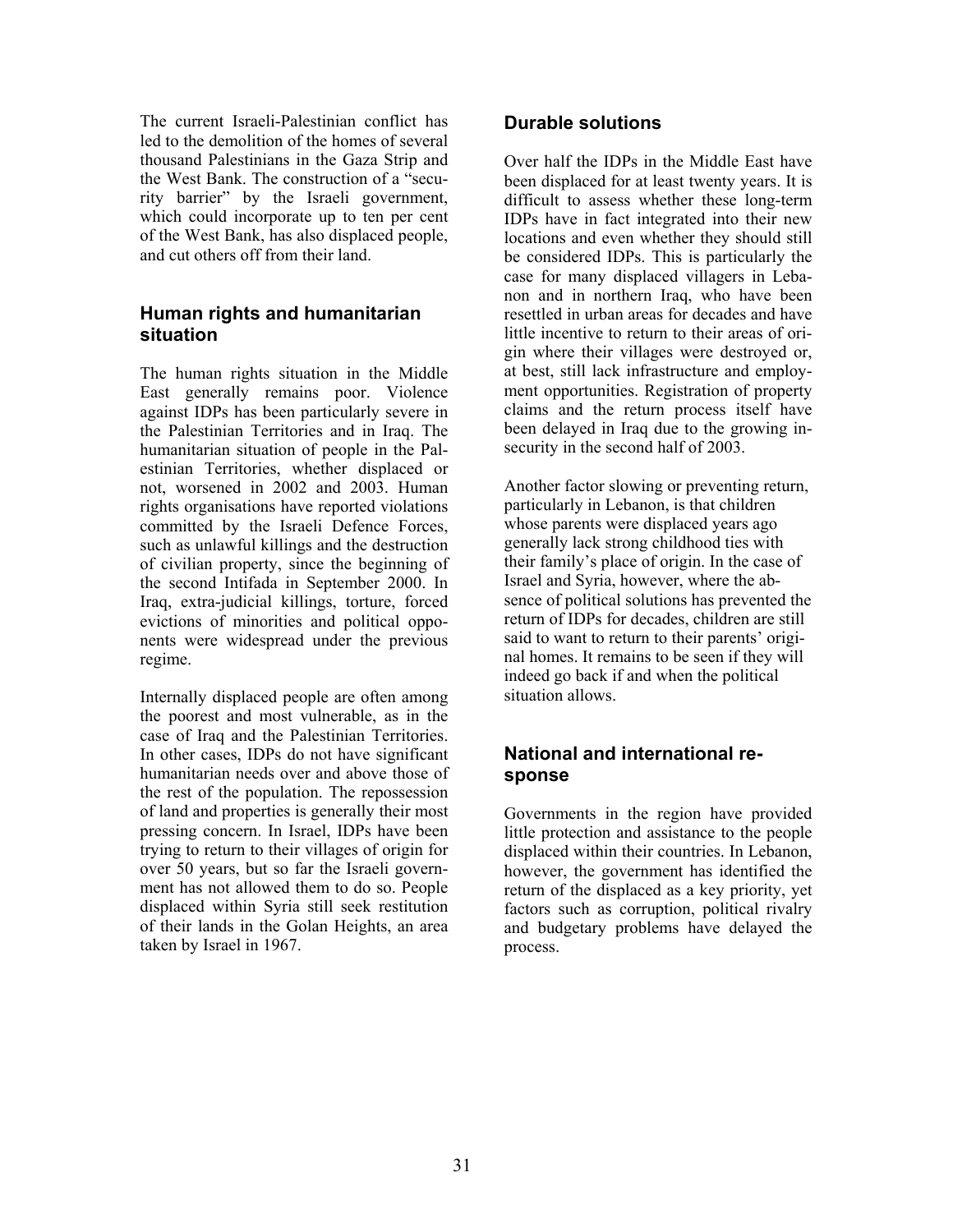In the Middle East, governments generally impose severe restrictions on freedom of speech and assembly and the region lacks a strong civil society to draw attention to the plight of IDPs. The exception is Israel, where numerous associations have been formed since the early 1990s to campaign for the rights of displaced Israeli Arabs.

The response to internal displacement at the regional level has been weak as the Middle East does not have an organisation representing all the states in the region. The League of Arab States is the only body which does fulfil some kind of a regional function, but it, of course, excludes Israel and Iran, and has limited itself to the issue of displaced Palestinians exclusively.

UN and NGO humanitarian assistance concentrates on vulnerable populations in Iraq and in the Palestinian Territories, including internally displaced people. Humanitarian access to IDPs in both areas has, however, been severely restricted. In Iraq, current insecurity prevents humanitarian agencies from assessing the needs of IDPs and responding to them. According to several UN reports, Israeli authorities have been blocking delivery of basic food items, medicines and fuel to the Gaza Strip, and UN humanitarian access to the West Bank has been impeded by bureaucratic procedures. UN agencies and NGOs active in the Palestinian Territories are increasingly reorienting resources from development to relief to meet the growing humanitarian needs of the population. In the rest of the region, longterm IDPs are generally neglected.